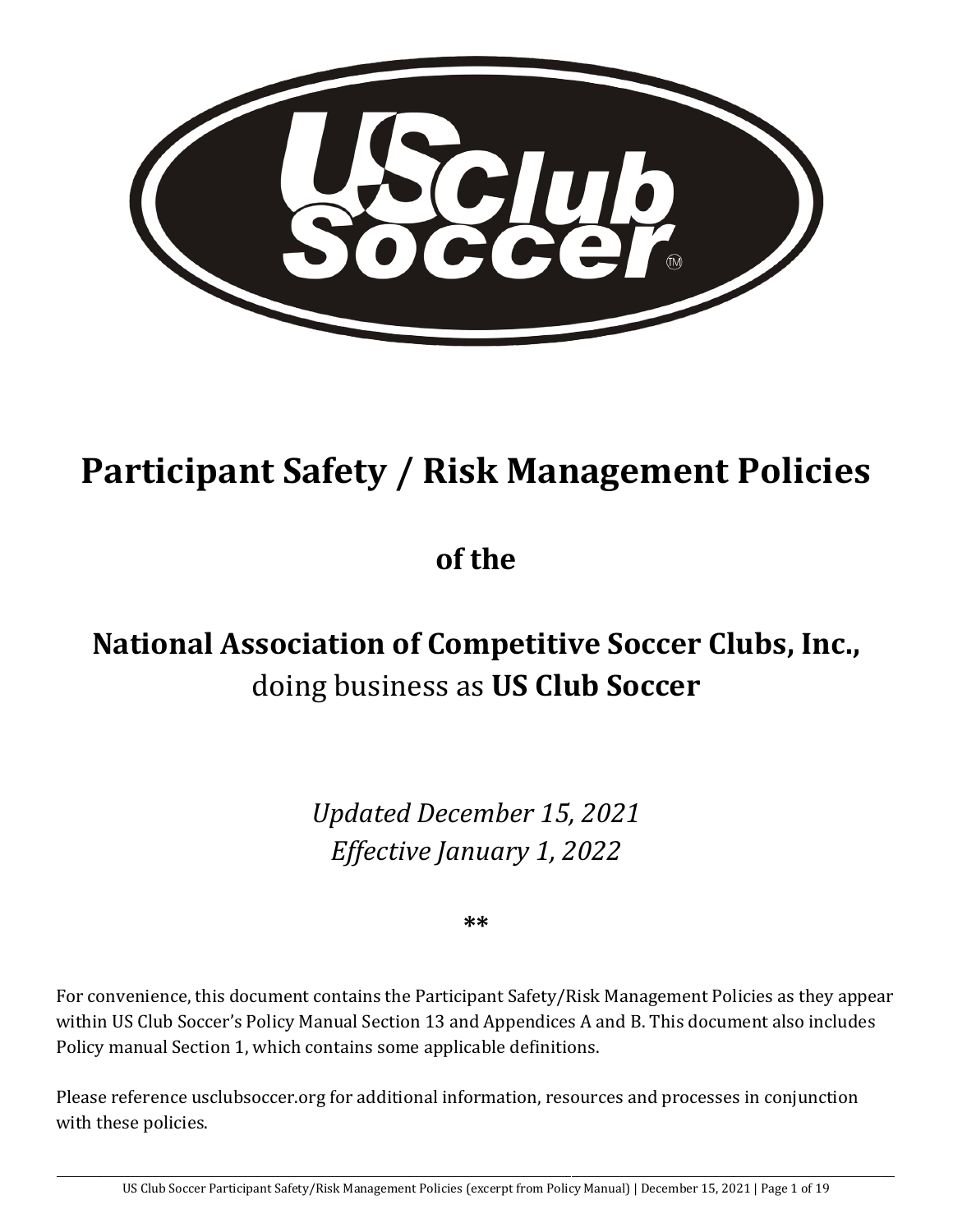#### **TABLE OF CONTENTS:**

| <b>GENERAL</b>             |
|----------------------------|
| <b>Business Name</b>       |
| <b>Governing Documents</b> |
| Definitions                |
|                            |

…

#### **SECTION 13 PARTICIPANT SAFETY/RISK MANAGEMENT**

| <u>DUUILVII IU</u> |                                                                                  |
|--------------------|----------------------------------------------------------------------------------|
| 13.01              | <b>Policy Statement and Definitions</b>                                          |
| 13.02              | <b>Eligibility Status and Determinations</b>                                     |
| 13.03              | Reporting                                                                        |
| 13.04              | <b>Prohibited Conduct Policy</b>                                                 |
| 13.05              | Prevention Policies - Limiting One-on-One Interactions Between Adults and Minors |
| 13.06              | Risk Management Committee                                                        |
| 13.07              | <b>Risk Management Appeals</b>                                                   |
| 13.08              | <b>Background Screening</b>                                                      |
| 13.09              | U.S. Center for SafeSport Training                                               |
| 13.10              | Compliance                                                                       |
|                    |                                                                                  |

**...**

| APPENDIX A | <b>PROHIBITED CONDUCT POLICY</b> |
|------------|----------------------------------|
|            |                                  |

**APPENDIX B PREVENTION POLICIES LIMITING ONE-ON-ONE INTERACTIONS BETWEEN ADULTS AND MINORS**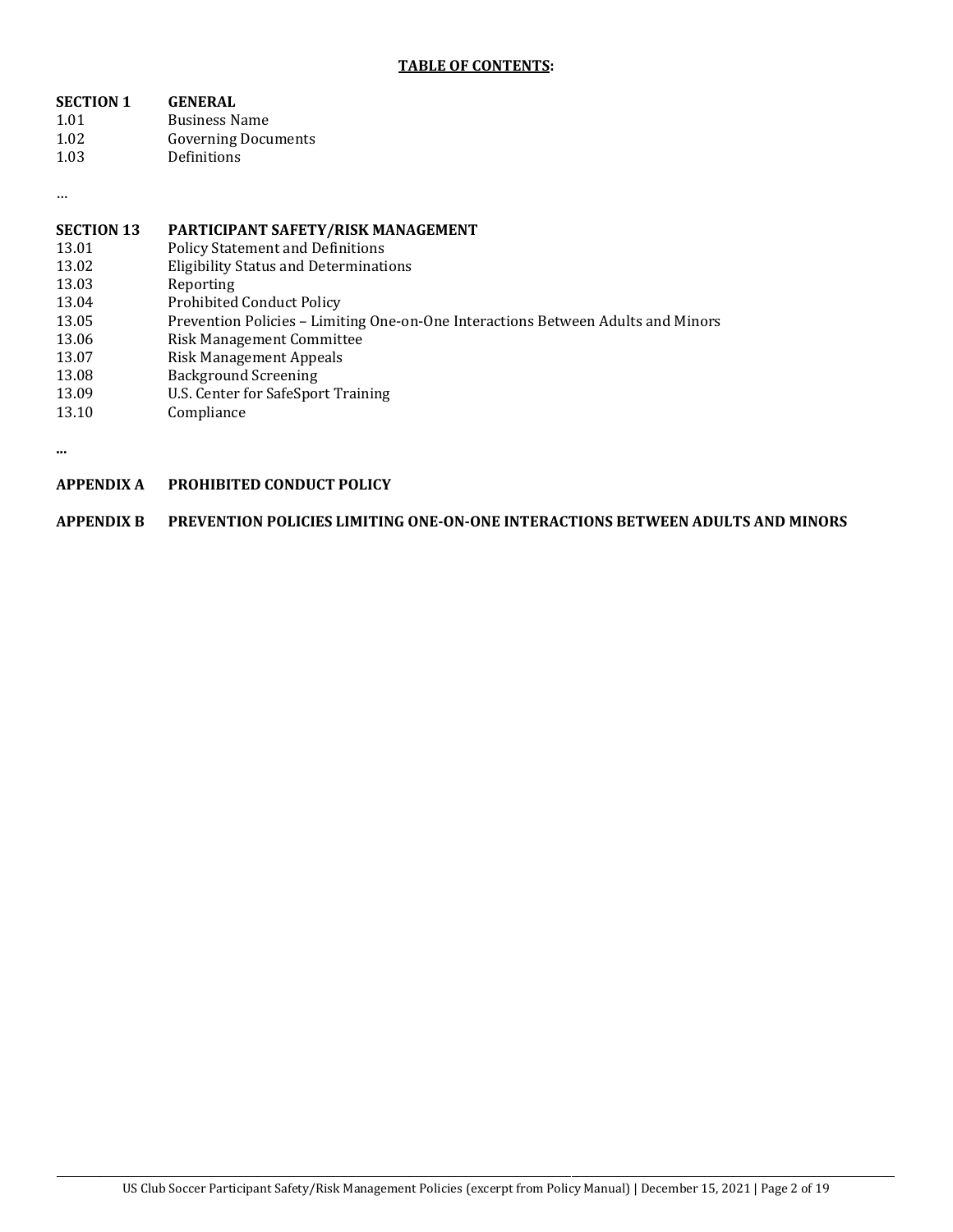#### **SECTION 1 – GENERAL:**

**Policy 1.01** – Business Name. The National Association of Competitive Soccer Clubs, Inc., shall conduct business under the name "US Club Soccer".

**Policy 1.02** – Governing Documents. US Club Soccer shall be governed by the NACSC Bylaws; these Policies; and the directives, forms, and procedures promulgated by US Club Soccer's administrative offices.

**Policy 1.03** – Definitions. In addition to the definitions contained in this Policy 1.03, definitions related to Participant Safety/Risk Management are contained within Policy 13.01.

**"Academy"** means a soccer organization which does not meet the definition of a Club, formed for the limited purpose of providing training to competitive players, with the permission of the player's primary club or team, as further described in Policy 3.04.

**"Adult Player"** means any player who is not a youth player, as defined herein. For purposes of this definition only, adult players also include professional players.

**"Affiliate Member"** means a US Club Soccer Member, such as an academy or league, which has qualified for affiliate, non-voting membership status.

**"Allegation of Misconduct"** means the written allegation form that is available from US Club Soccer used to commence a disciplinary action against a club, team, or individual.

**"Alliance Club"** means a club which has been formed consisting of players from other Member Clubs.

**"Club"** means a competitive soccer organization which is organized for the purpose of developing and providing playing opportunities for soccer players, and complies with at least the minimum US Club Soccer Club Standards then in effect.

**"Club League"** means a league consisting primarily of soccer clubs.

**"Club Player Roster"** means the official list of players that are registered with US Club Soccer on the US Club Soccer website.

**"Competition Authority"** means the individual or organization sanctioned to conduct a soccer competition, including a host Club, league, tournament administrator, or others.

**"Competitive"** means, in the context of a player, team, or club: selecting players via a tryout or selection process based upon ability, playing games outside the club, utilizing coaches holding Federation coaching licenses, and aspiring to play at the highest competitive level in their area.

**"Federation"** means the United States Soccer Federation, which is recognized as the national governing body for soccer in the United States by the United States Olympic Committee and FIFA.

**"Federation-affiliated Members"** means organizations that have been accepted as members by and are in good standing with the Federation, pursuant to the USSF Bylaws.

**"FIFA"** means the Federation Internationale de Football Association.

**"Foreign Team"** means a team which is located outside of the 50 States and District of Columbia.

**"Good Standing"** means a US Club Soccer Member which has registered its players pursuant to US Club Soccer policies and rules, has paid all required dues and fees, has abided by the Bylaws, Policies, rules, and directives of US Club Soccer, and is not subject to any disciplinary penalties by US Club Soccer or the Federation, or has otherwise been determined to be in "bad standing".

**"Host Club"** means the Club, which is sponsoring or conducting a soccer tournament or other event.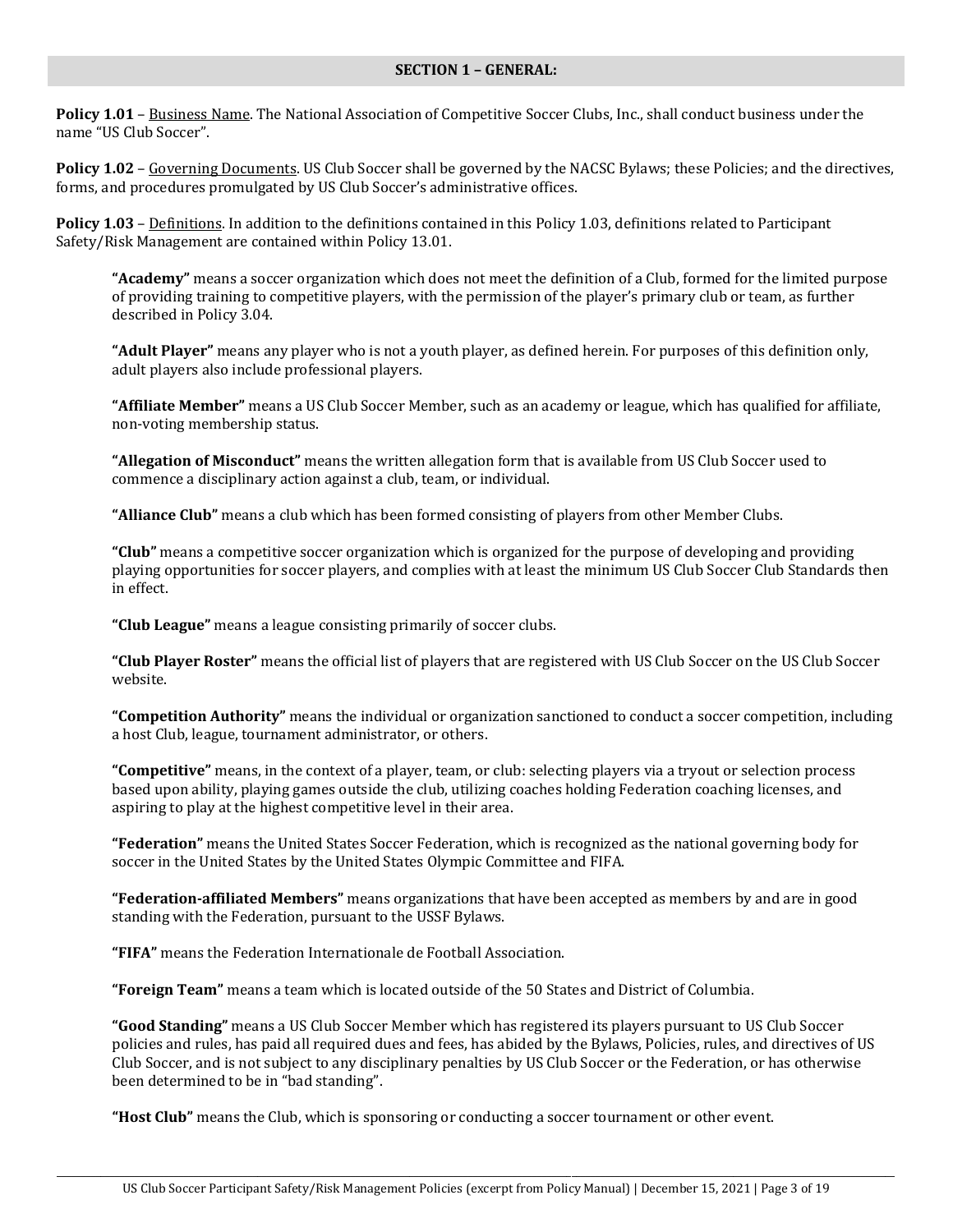"**Individual Member**" or "**US Club Soccer Individual Member**" means any individual registered and in good standing with US Club Soccer.

**"Involuntary Player Release"** means the removal of a player from a Club player roster at the request of the Club.

**"League"** (or **"Affiliate League"**) means a group of four (4) or more teams that join together for the purpose of interteam play under a common set of administrative, competition rules, and an established game schedule that is not a club league.

**"Member"** or **"US Club Soccer Member"** means any Member Organization (or US Club Soccer Member Organization) or Individual Member (or US Club Soccer Individual Member).

**"Member Club"** means any Member in good standing of US Club Soccer, which is a soccer Club.

**"Member Organization"** or "**US Club Soccer Member Organization**" means any Club, Academy, Affiliate Member, recreational program, league team, tournament team, league, or similar organization sanctioned by/affiliated with US Club Soccer and in good standing.

**"Player"** means any youth player (unless it specifically references Adult Player) who is registered with US Club Soccer or another Federation-affiliated member.

**"Recreational"** means a player, team, or club, which does not meet the definition of competitive.

**"Registration"** means the process of a Member Organization joining US Club Soccer, or a player joining a Member Organization, and complying with US Club Soccer Policies and rules in doing so.

**"Registration Year"** (also known as **"Governing Season**") means that time period in which a Member Organization's Official Roster and passcards are valid.

**"Soccer Club"** means a competitive soccer organization, consisting of coaches, administrators, players, and teams formed at multiple age groups for the purpose of developing player and coaching skills, providing training and competition for its players and coaches, and entering into soccer competitive competitions outside of the Club Organization. As long as it has competitive players and programs, for US Club Soccer membership purposes, a soccer Club may also consist of recreational or "select" players and programs, or adult players. While the primary focus shall be outdoor soccer, Clubs may also participate in indoor soccer activities.

**"State Association"** means a youth or adult soccer organization, governing soccer in one state or a portion of a state, as defined by the Bylaws of the Federation.

**"Suspension"** means the temporary withdrawal of rights or a privilege afforded a US Club Soccer Member, or a player, coach, administrator, or other volunteer of a Member Organization.

**"Team"** means, for purposes of these Policies only, a group of soccer players playing on the same side in a soccer game, pursuant to FIFA Laws of the Game or other rules authorized for a specific competition.

**"Tournament"** means a soccer competition other than a league, conducted over a limited period of time with specific playing rules, which consists of more than 5 teams, and is organized by a host Member Club.

**"Transfer"** means the removal of a player from the player roster of one Club Member, and the contemporaneous addition of the player to the player roster of another Club Member.

**"Voluntary Player Release"** means the removal of a player from a Club's player roster at the request of the player.

**"Youth Player"** means a player who has not reached 20 years of age as of January 1 of the applicable registration year.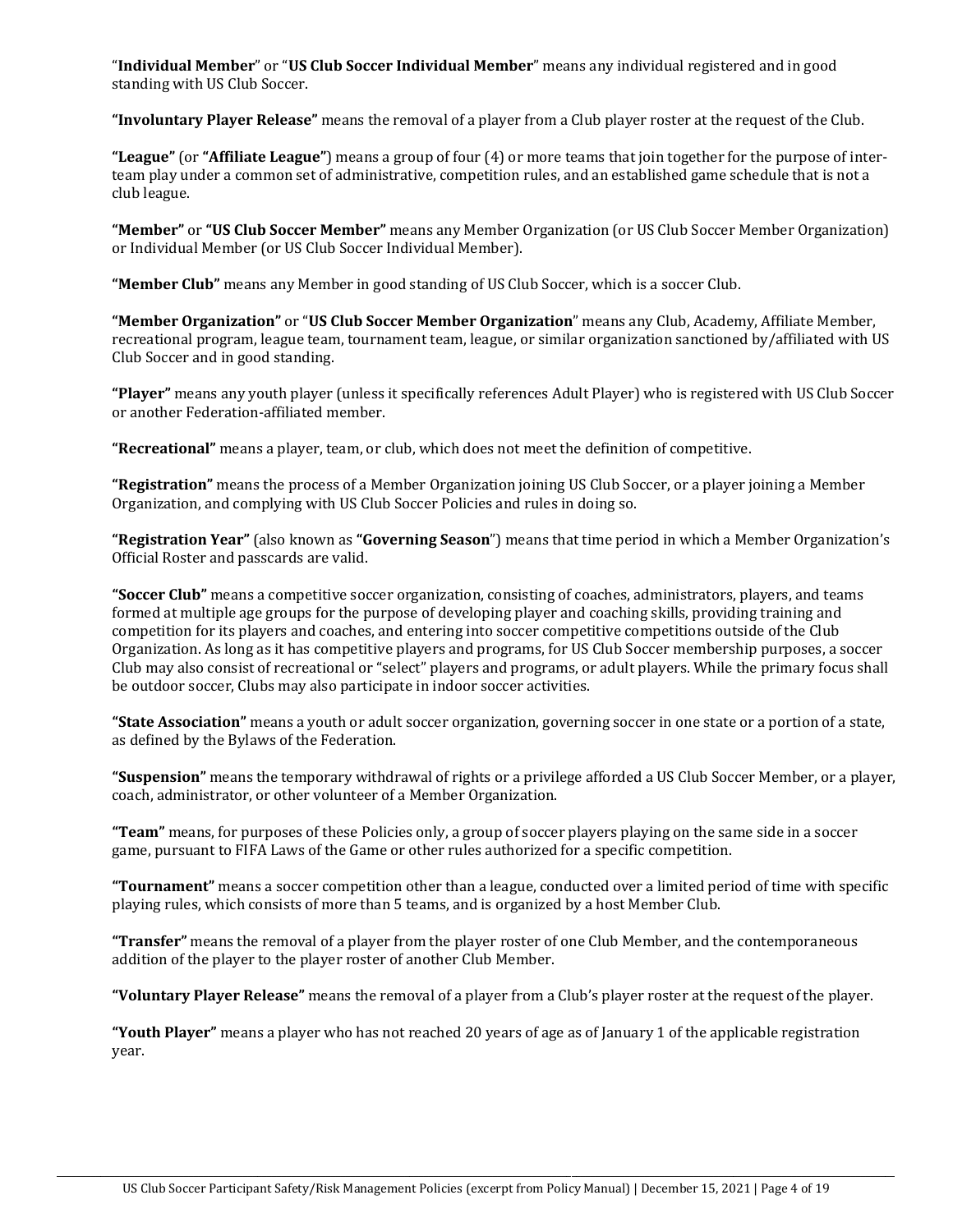#### **SECTION 13 – PARTICIPANT SAFETY/RISK MANAGEMENT:**

**Policy 13.01** – Policy Statement and Definitions. **US Club Soccer has zero tolerance for abuse or misconduct.** US Club Soccer is committed to providing a safe environment and preventing abusive conduct in any form.

For the purposes of the policies set forth in Section 13 and Appendices A and B (collectively, "Participant Safety/Risk Management Policies"), as well as elsewhere in this Policy Manual, the following terms have been adopted:

- **Activities within US Club Soccer's jurisdiction:** This includes not only activities directly operated by US Club Soccer, but also sanctioned and related activities operated by Member Organizations, including, but not limited to, practices/training, scrimmages, sanctioned league and tournament activities, team travel, applicable off-field activities and other In-Program Contact.
- **Adult Participant:** Any adult (18 years of age or older) US Club Soccer or a Member Organization authorizes, approves or appoints to have Regular Contact with or authority over Minor Athletes in activities within US Club Soccer's jurisdiction. There are two types of Adult Participants: 1) Direct Adult Participant ("DAP"); and 2) Thirdparty Adult Participant ("TPAP").

Without limitation, individuals in the following roles are considered Adult Participants:

- o US Club Soccer staff and Board of Directors (DAP)
- o Member Organization Board of Directors (DAP)<br>
o Member Organization executives, directors, coac
- Member Organization executives, directors, coaches, managers, administrators and other staff who have Regular Contact with or authority over Minor Athletes, regardless of whether the individual is an employee, independent contractor, or volunteer (DAP)
- $\circ$  Players age 18 or older on a team with a Minor Athlete (DAP)<br> $\circ$  id2 / PDP staff and coaches (DAP)
- $\circ$  id2 / PDP staff and coaches (DAP)<br>  $\circ$  Anyone traveling as a member of a
- Anyone traveling as a member of a team delegation (DAP)
- o Sports medicine/health care professionals/athletic trainers (DAP if part of Member Organization; TPAP if contracted from hospital, healthcare system or similar organization)
- o U.S. Soccer Federation-registered referees (TPAP)
- o Referee assignors, coordinators or other referee staff having Regular Contact with Minor Athletes (DAP or TPAP)
- **Authority:** When one person's position over another person is such that, based on the totality of the circumstances, they have the power or right to direct, control, give orders to, or make decisions for that person. See also the *Power Imbalance* definition in the SafeSport Code.
- **Close-in-Age Exception:** An exception applicable to certain policies when an Adult Participant does not have authority over a Minor Athlete *and* is not more than four years older than the Minor Athlete. This exception *only* applies to US Club Soccer's Prevention Policies (Policy 13.05 & Appendix B).
- **Direct Adult Participant (DAP):** Any Adult Participant who is directly affiliated with US Club Soccer or a Member Organization.
- **Dual Relationships:** An exception applicable to certain policies when an Adult Participant has a dual role or relationship with a Minor Athlete and the Minor Athlete's parent/guardian has provided written consent at least annually authorizing the exception.
- **In-Program Contact:** Any contact (including communications, interactions, or activities) between an Adult Participant and any Minor Athlete related to participation in sport. Examples of In-Program Contact include, but are not limited to, competition, practices, camps/clinics, training/instructional sessions, pre-/post-game meals or outings, team travel, review of game film, team- or sport-related relationship-building activities, celebrations, award ceremonies, banquets, team- or sport-related fundraising or community service, sport education or competition site visits.
- **Minor Athlete:** Any individual under 18 years old who participates in activities within US Club Soccer's jurisdiction. This includes, but is not limited to, players, coaches and referees who are minors.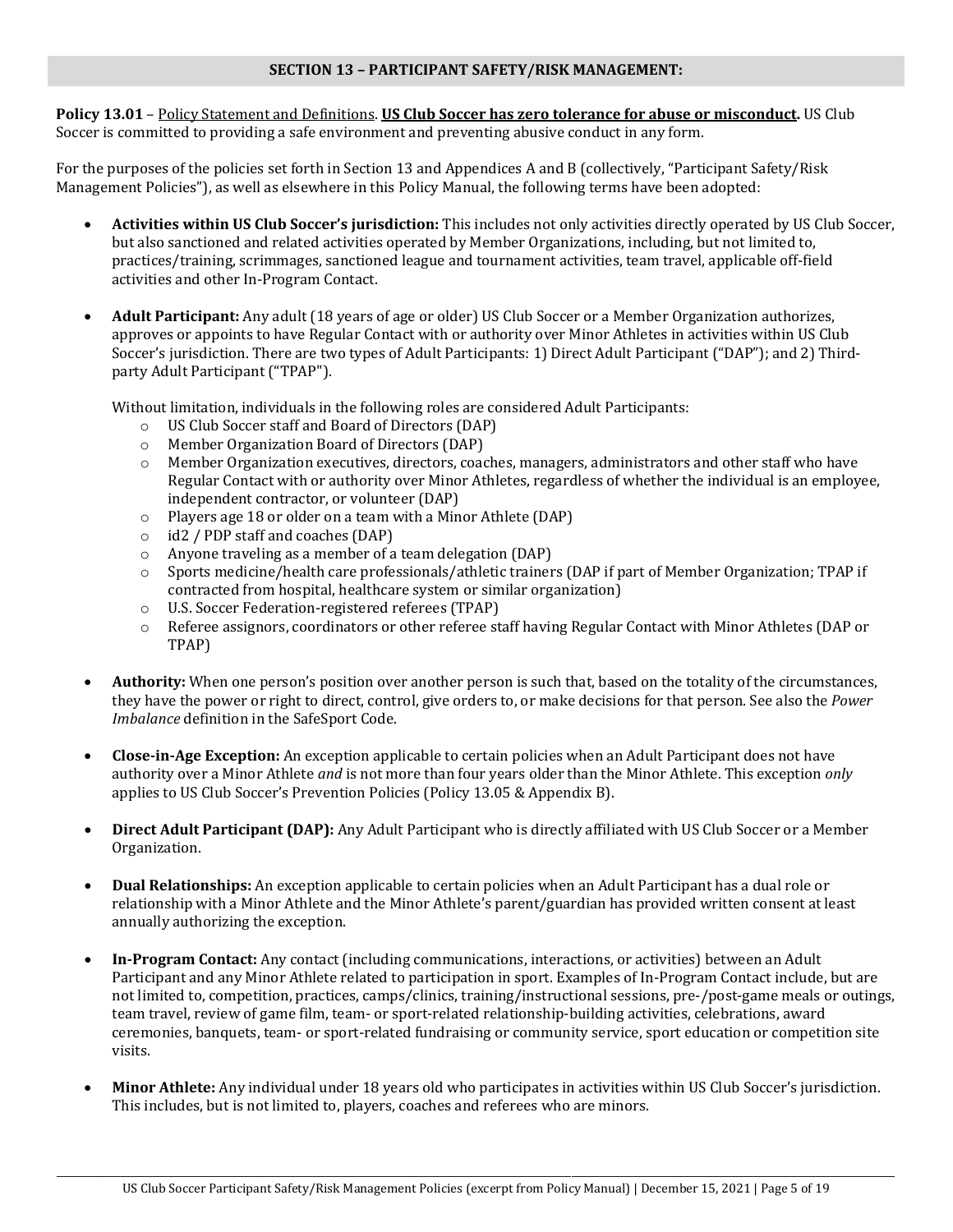- **Participant:** Includes 1) Adult Participants; 2) Minor Athletes; 3) Member Organization employees; and 4) any other individual registered with US Club Soccer or otherwise involved in activities within US Club Soccer's jurisdiction.
- **Personal Care Assistant (PCA):** An Adult Participant who assists an athlete requiring help with activities of daily living (ADL) and preparation for athletic participation. This support can be provided by a Guide for Blind or visually impaired athletes or can include assistance with transfer, dressing, showering, medication administration and toileting. PCAs are different for every athlete and should be individualized to fit their specific needs. When assisting a Minor Athlete, PCAs must be authorized by the athlete's parent/guardian.
- **Regular Contact:** Ongoing interactions during a 12-month period wherein an Adult Participant is in a role of direct and active engagement with any Minor Athlete(s).
- **Third-party Adult Participant (TPAP):** Any Adult Participant that is not directly affiliated with US Club Soccer or a Member Organization. (Example 1: Athletic trainers from a hospital/healthcare system that a Member Organization uses for a game(s). Example 2: U.S. Soccer Federation-registered referees, or referee assignors having regular contact with Minor Athletes.)

All Participants are responsible for knowing and complying with all US Club Soccer Bylaws, Policies and Rules (including those guidelines and directives on the US Club Soccer website) in addition to all applicable federal and state laws, rules and regulations and any applicable Member Organization policies and rules. Member Organizations are responsible for ensuring their own Participants comply with US Club Soccer's Participant Safety/Risk Management Policies.

Limited exceptions to the Participant Safety/Risk Management Policies may be granted by US Club Soccer on a case-by-case basis where appropriate, provided that such exceptions do not materially impact athlete safety.

**Policy 13.02** – Eligibility Status and Determinations. US Club Soccer may use any information and has absolute and sole discretion to make an eligibility status determination for any current or potential Participant in activities within US Club Soccer's jurisdiction.

- (a) Eligible. An individual has met the criteria necessary for registration with US Club Soccer and participation in activities within US Club Soccer's jurisdiction.
- (b) Ineligible. An Ineligible status refers to an individual who has not met the criteria necessary for registration with US Club Soccer or participation in US Club Soccer activities, and as such, is prohibited from doing so. Most commonly, this is the result of an individual who has not yet completed the applicable US Club Soccer registration requirements. An individual with an Ineligible status is not necessarily Disqualified.
- (c) Closed. A Closed status means a determination of Eligible, Disqualified or Ineligible has not been made. This is often the result of incomplete background screening, applicant withdrawal, incomplete registration or other requirements, lack of response, or other similar situation. By definition, an individual with a Closed status is also Ineligible.
- (d) Disqualified. An individual who is Disqualified is prohibited from all involvement in activities within US Club Soccer's jurisdiction, including registration with US Club Soccer or participation in US Club Soccer programming. Unless specified otherwise by US Club Soccer, Disqualifications are indefinite, though a Disqualified individual may reapply for registration or participation with US Club Soccer for the subsequent registration year. By definition, all Disqualified individuals are also Ineligible.
	- (i) US Club Soccer may deny registration to and disqualify, and/or require corrective action, on an indefinite or interim basis, any Participant or potential Participant who:
		- pursuant to Policy 13.06, is determined by US Club Soccer's Risk Management Committee (including a Risk Management Review Panel) to be denied registration and Disqualified and/or require corrective action; or
		- does not meet the background screening adjudication or eligibility criteria established by US Club Soccer; or
		- intentionally disregards US Club Soccer's Participant Safety/Risk Management Policies, or registration procedures, or participates with players before registration is approved and an "eligible" determination is made; or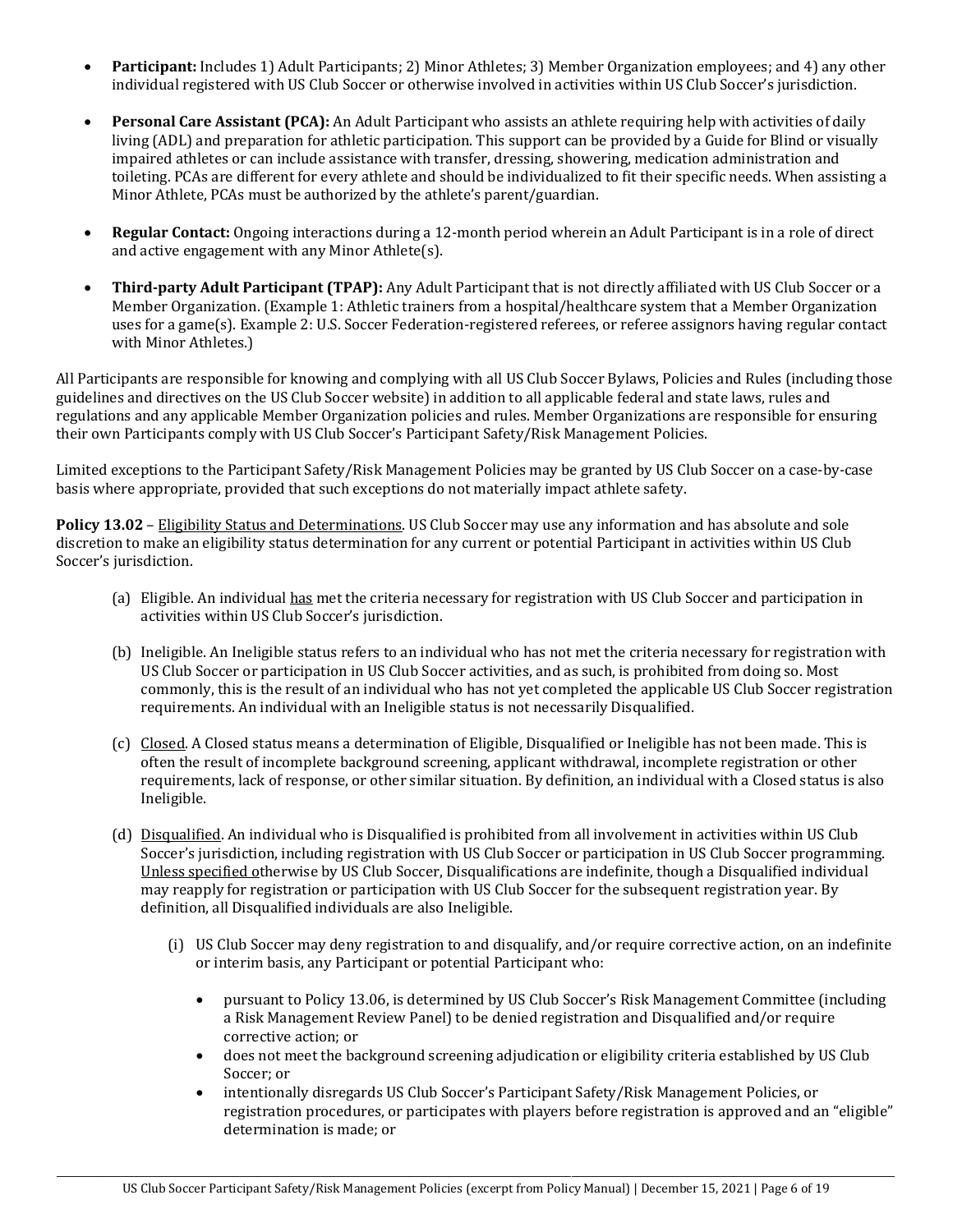- continues to employ or utilize any individual who either fails to comply with the registration procedures; or
- falsifies information, completes an application on behalf of another; or
- as a result of risk management procedures is determined by US Club Soccer to be unfit to continue in his or her current position, and is thereby disqualified.
- (ii) Interim Disqualification. An individual with an Interim Disqualification status is prohibited from involvement in activities within US Club Soccer's jurisdiction while the matter is under review. Regardless of criminal or civil guilt in the alleged abuse, the continued presence of the person could be detrimental to the reputation of US Club Soccer and could be harmful to Participants. An individual who is accused but later cleared of charges may apply to be reinstated within US Club Soccer.
- (iii) US Club Soccer shall notify the Federation of a Participant's, or a potential Participant's, applicable eligibility status and determinations in accordance with the Federation's Bylaw 212 (Reporting Risk Management Disqualification) and Policies 212 and 601-10 (Recognition of Risk Management Actions). US Club Soccer may also notify other applicable organizations.

#### **Policy 13.03** – Reporting.

(a) Mandatory Reporting of Suspected Child Abuse to Law Enforcement. Pursuant to the Protecting Young Victims from Sexual Abuse and Safe Sport Authorization Act of 2017 (the "SafeSport Act"), which amended the Victims of Child Abuse Act of 1990, **all mandatory reporters are required to report suspected child abuse, including sexual abuse, within 24 hours to the local law enforcement agency or local child protective services agency that has jurisdiction to investigate reports of child abuse or to protect child abuse victims, or to the FBI. This requirement applies to, among others, all Participants.**

Specifically, the definition of mandatory reporter now includes any "adult who is authorized, by a national governing body, a member of a national governing body, or an amateur sports organization that participates in interstate or international amateur athletic competition, to interact with a minor or amateur athlete at an amateur sports organization facility or at any event sanctioned by a national governing body, a member of a national governing body, or such an amateur sports organization."

The reporting obligation is triggered when a mandatory reporter becomes aware of "facts that give reason to suspect" a child has suffered an incident of child abuse. Child abuse includes physical or mental injury, sexual abuse or exploitation, or negligent treatment of a child. Sexual abuse is defined to include the employment, use, persuasion, inducement, enticement, or coercion of a child to engage in, or assist another person to engage in, sexually explicit conduct or the rape, molestation, prostitution, or other form of sexual exploitation of children or incest with children. Mental injury means harm to a child's psychological or intellectual functioning which may be exhibited by severe anxiety, depression, withdrawal or outward aggressive behavior, or a combination of those behaviors, which may be demonstrated by a change in behavior, emotional response or cognition.

(b) Participant Safety/Risk Management Reporting Form. Beyond the obligations described in Section 13.03(a), Adult Participants also have an affirmative duty to report suspected abuse or other misconduct to US Club Soccer, and as may be applicable, the U.S. Center for SafeSport. Incidents or allegations which must be reported include, but are not limited to: arrests for a felony or other crime of physical misconduct; offenses against a child; sexual misconduct; violations of US Club Soccer's Participant Safety/Risk Management Policies, the SafeSport Code or the MAAPP; or any other act or pattern of behavior which may have or in the future put Participants at risk. Members are encouraged to err on the side of reporting, and allow US Club Soccer to ascertain whether a disqualification from participation or other action is warranted.

#### **US Club Soccer encourages reports to be made via the online form at: usclubsoccer.org/reportaconcern**

Reports may be made anonymously, and there is no direct fee or cost involved in making a report. US Club Soccer does not tolerate retaliation of any kind. No individual who makes a good-faith report of misconduct will be subject to retaliation or any adverse employment consequence as a result of making a report.

Failure to promptly report suspected child abuse to law enforcement authorities may constitute a violation of federal law and, in any event, may be deemed a violation of US Club Soccer's Participant Safety/Risk Management policies.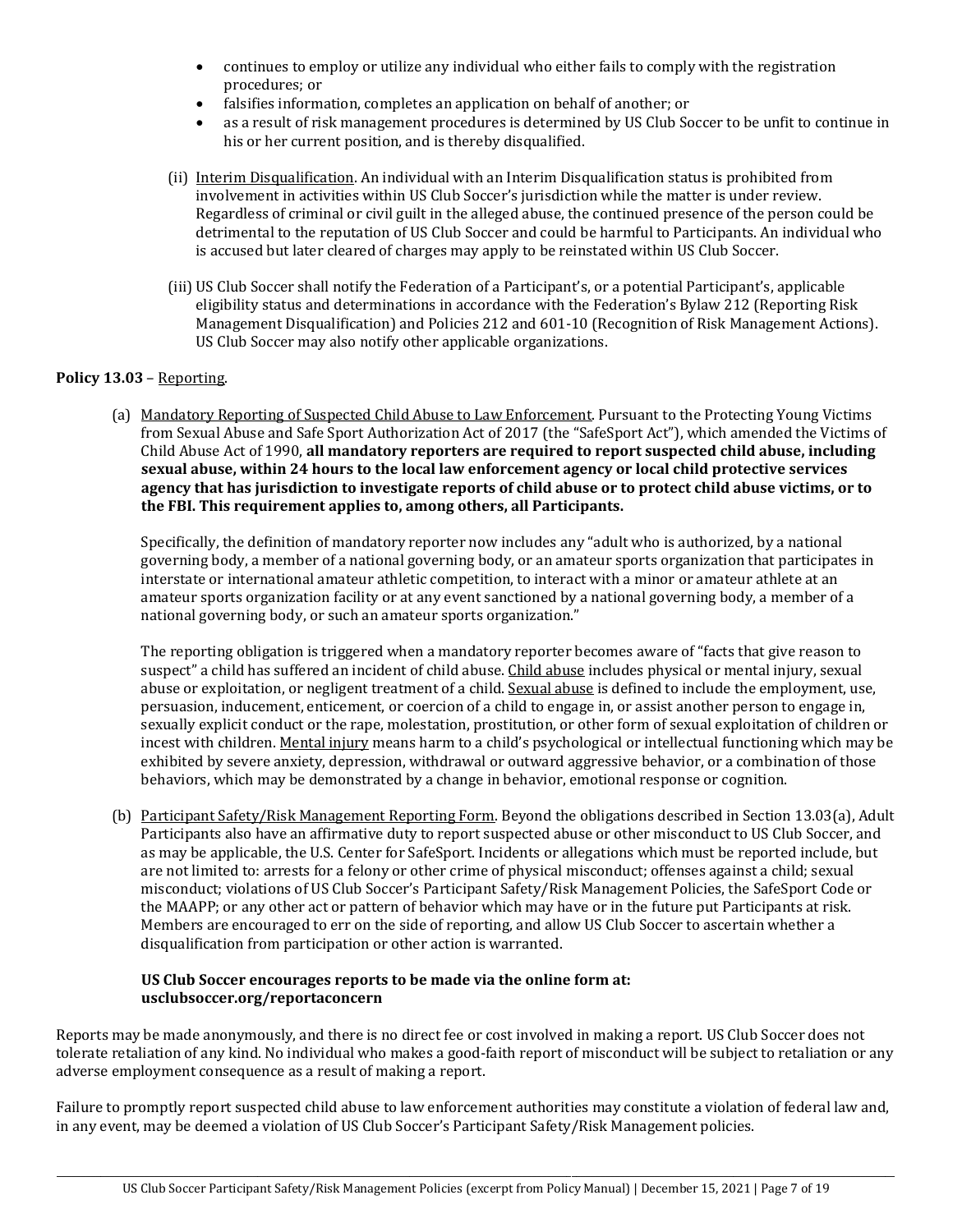**Policy 13.04** – Prohibited Conduct Policy. US Club Soccer's Prohibited Conduct Policy is included within this US Club Soccer Policy Manual as Appendix A.

**Policy 13.05 –** Prevention Policies – Limiting One-on-One Interactions Between Adults and Minors**.** US Club Soccer's Prevention Policies are included within this US Club Soccer Policy Manual as Appendix B.

**Policy 13.06** – Risk Management Committee.

- (a) The Chairperson and members of the Risk Management Committee shall be appointed annually by the Chairperson of the Board of Directors, subject to majority approval of the Board of Directors.
- (b) The primary responsibility of the Risk Management Committee is to conduct a review or hearing to determine eligibility for registration with US Club Soccer or participation in activities within US Club Soccer's jurisdiction of an individual(s) who:
	- (i) Has been the subject of a reported concern, allegation of misconduct or is otherwise alleged to have violated US Club Soccer's Participant Safety/Risk Management Policies or acted in a manner that may be detrimental to the welfare of Participants or soccer; or
	- (ii) Has a potentially disqualifying offense(s) in background screening results or otherwise may not meet the eligibility criteria established by US Club Soccer; or
	- (iii) Pursuant to Federation Policy 601-10 (Recognition of Risk Management Actions), has been disqualified or disciplined for violation of another Federation Organization Member's Risk Management program; or
	- (iv) Has requested an appeal pursuant to Policy 13.07.

The committee may undertake additional responsibilities on an as-needed basis.

(c) Risk Management Review Panel. Three (3) members of the Risk Management Committee shall constitute a Risk Management Review Panel, which has the authority to consider any responsibility and take action pursuant to Policy 13.06(b). The Chairperson of the Risk Management Committee, CEO/Executive Director, Vice President of Operations, or a person(s) designated by one of those individuals, is authorized to appoint Risk Management Review Panels from the pool of Risk Management Committee members.

**Policy 13.07** – Risk Management Appeals. Individuals who have been or may be disqualified from registration or participation in activities within US Club Soccer's jurisdiction may appeal the determination to the US Club Soccer Risk Management Committee within 15 calendar days of such notification by submitting the "US Club Soccer Risk Mgmt DQ Request for Appeal" form, available via usclubsoccer.org.

A Risk Management Review Panel shall be convened, determine next steps, and ultimately render a decision. The information submitted, and otherwise available or relevant, will be shared with the Risk Management Review Panel and/or other members of the Risk Management Committee.

**Policy 13.08** – Background Screening.

- (a) Background screening is required of all Adult Participants.
- (b) Direct Adult Participants, except for players who have no other Direct Adult Participant role, must complete background screening and the Disqualification-Suspension Review requirement via the US Club Soccer staff registration process.
- (c) For Direct Adult Participants who are players and have no other Direct Adult Participant role, and for Third-party Adult Participants, the applicable Member Organization is responsible for ensuring the Adult Participant is not on any of the following registries or lists: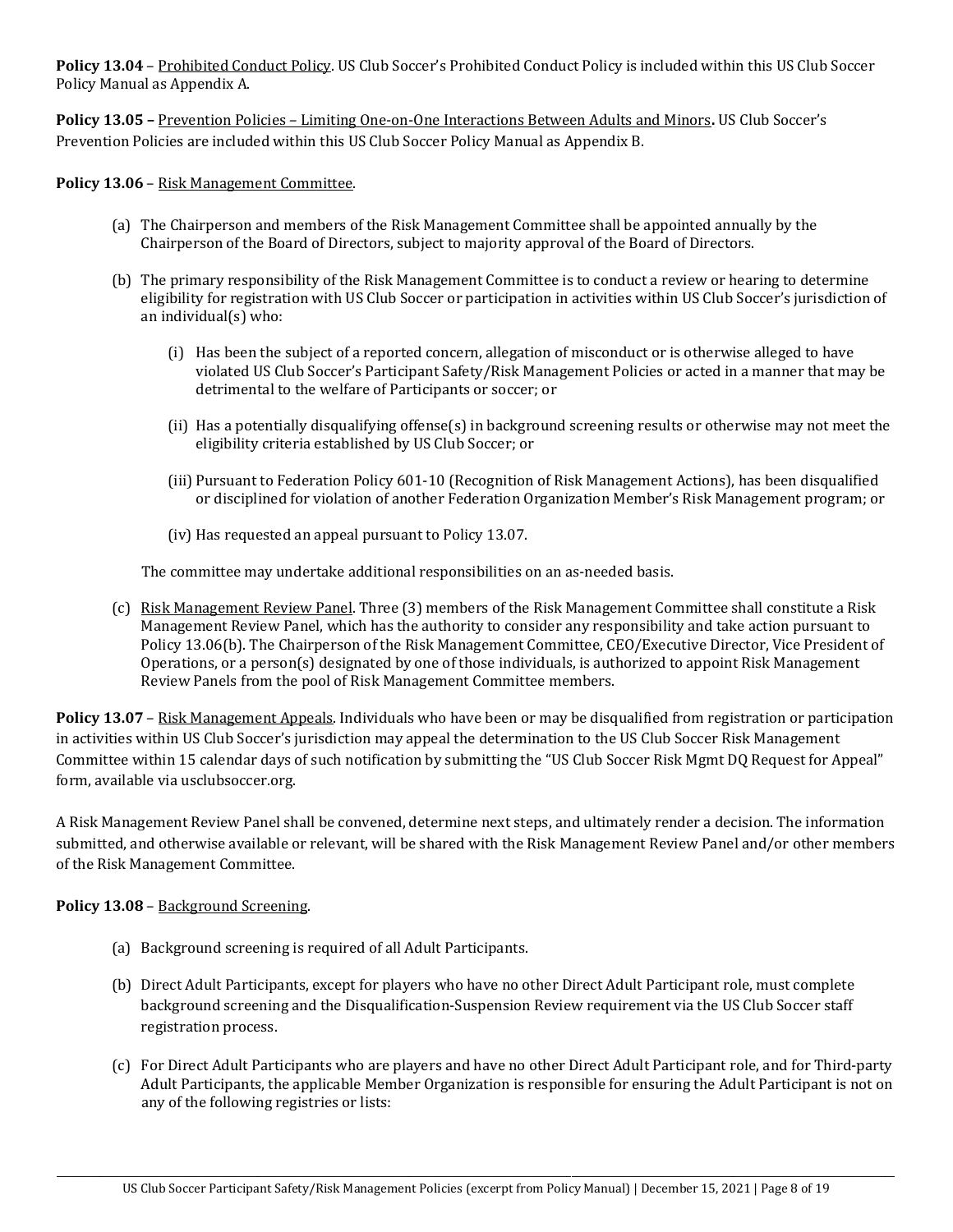- (i) the applicable sex offender registries in the relevant state (ex: state of the applicable Member Organization); and
- (ii) the U.S. Center for SafeSport Centralized Disciplinary Database, available via the U.S. Center for SafeSport's website; and
- (iii) U.S. Soccer's Risk Management Disqualifications list (which includes US Club Soccer's); and
- (iv) US Club Soccer's Suspensions list.

Member Organization access to the applicable U.S. Soccer and US Club Soccer disqualification and suspension lists is provided via US Club Soccer.

- (d) Background screening of Minor Athletes is not required.
- (e) Timing. Background screening is required by the earlier of: 1) prior to Regular Contact with a Minor Athlete, or 2) within the first 45 days of the individual taking on the role giving them access to Minor Athletes, and every other year thereafter.

#### Policy 13.09 - U.S. Center for SafeSport Training.

- (a) Completion of the U.S. Center for SafeSport's Core or Refresher Training whichever is applicable based on one's individual training cycle – is required of the following individuals on an annual basis:
	-
	- (i) Adult Participants<br>(ii) Member Organizat Member Organization employees

SafeSport Training must be completed by the earlier of: 1) prior to Regular Contact with a Minor Athlete, or 2) within the first 45 days of either initial membership or upon beginning a new role subjecting the adult to this policy.

- (b) Direct Adult Participants must complete or document compliance with the SafeSport Training requirements in Policy 13.09(a) via the US Club Soccer player or staff registration process.
- (c) For Third-party Adult Participants or other individuals who are not Direct Adult Participants, US Club Soccer registration may be used to complete or document compliance with the SafeSport Training requirements in Policy 13.09(a), but it is not required. Those individuals are nevertheless required to abide by Policy 13.09(a), and compliance is the responsibility of the applicable Member Organization.
- (d) The U.S. Soccer access link/code may be needed to access SafeSport Training, which may be obtained by following the instructions at usclubsoccer.org or emailing SafeSport@usclubsoccer.org.
- (e) Medical Providers. Adult Participants who are medical providers required to comply with Policy 13.09(a) may take the Health Professionals Course in lieu of SafeSport Core training.
- (f) For Minor Athletes. US Club Soccer strongly encourages all Minor Athletes, subject to parental consent, to take the U.S. Center for SafeSport minor athlete training regarding the prevention of child abuse on an annual basis. The training is free and available via the U.S. Center for SafeSport website.
- (g) For parents of Minor Athletes. US Club Soccer strongly encourages all parents of Minor Athletes to take the U.S. Center for SafeSport Parent's Guide to Misconduct in Sport training on an annual basis. The training is free and available via the U.S. Center for SafeSport's website.

#### **Policy 13.10** – Compliance**.**

(a) US Club Soccer reserves the right to, either directly or indirectly, audit, survey, require certifications of compliance with, or otherwise review Members' compliance with US Club Soccer's Participant Safety/Risk Management Policies.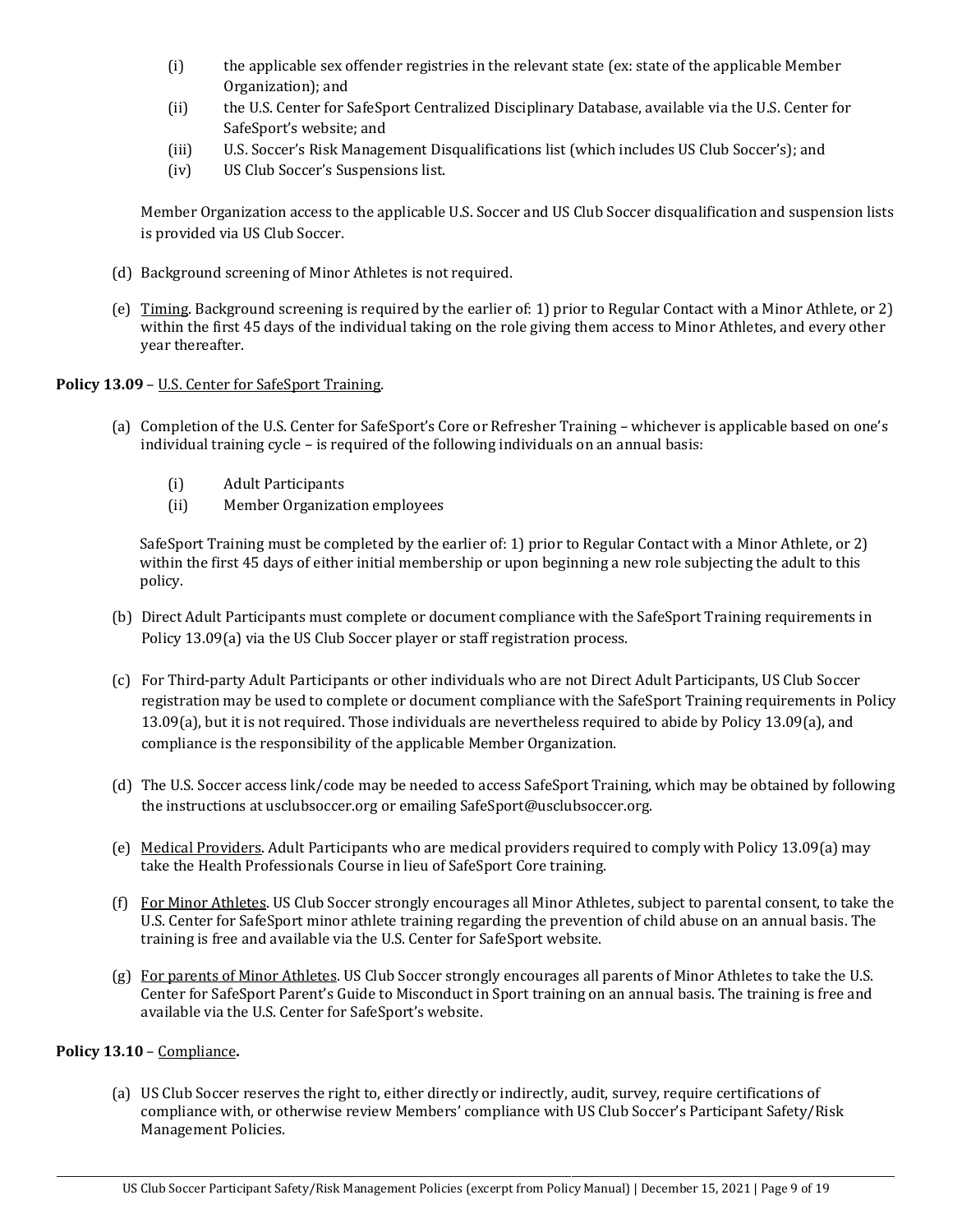- (b) Violation of the Participant Safety/Risk Management Policies may result in disqualification, corrective action, disciplinary action and/or termination with respect to the applicable Participant and/or Member Organization, in accordance with US Club Soccer and/or U.S. Soccer Bylaws, Policies and Rules.
- (c) Compliance by Members of any applicable local, state or federal law, rule, regulation or other requirement beyond those contemplated by US Club Soccer is the responsibility of the applicable Member Organization.
- (d) Mandatory Self-Disclosure. Any person who has been disqualified or declared by a sport organization to be temporarily or permanently ineligible or disqualified is required to self-disclose this information to riskmanagement@usclubsoccer.org at the time of application with US Club Soccer, or if already a Participant, immediately upon the disqualification or ineligible declaration by another sport organization. Failure to disclose is a basis for disqualification, corrective action, disciplinary action and/or termination.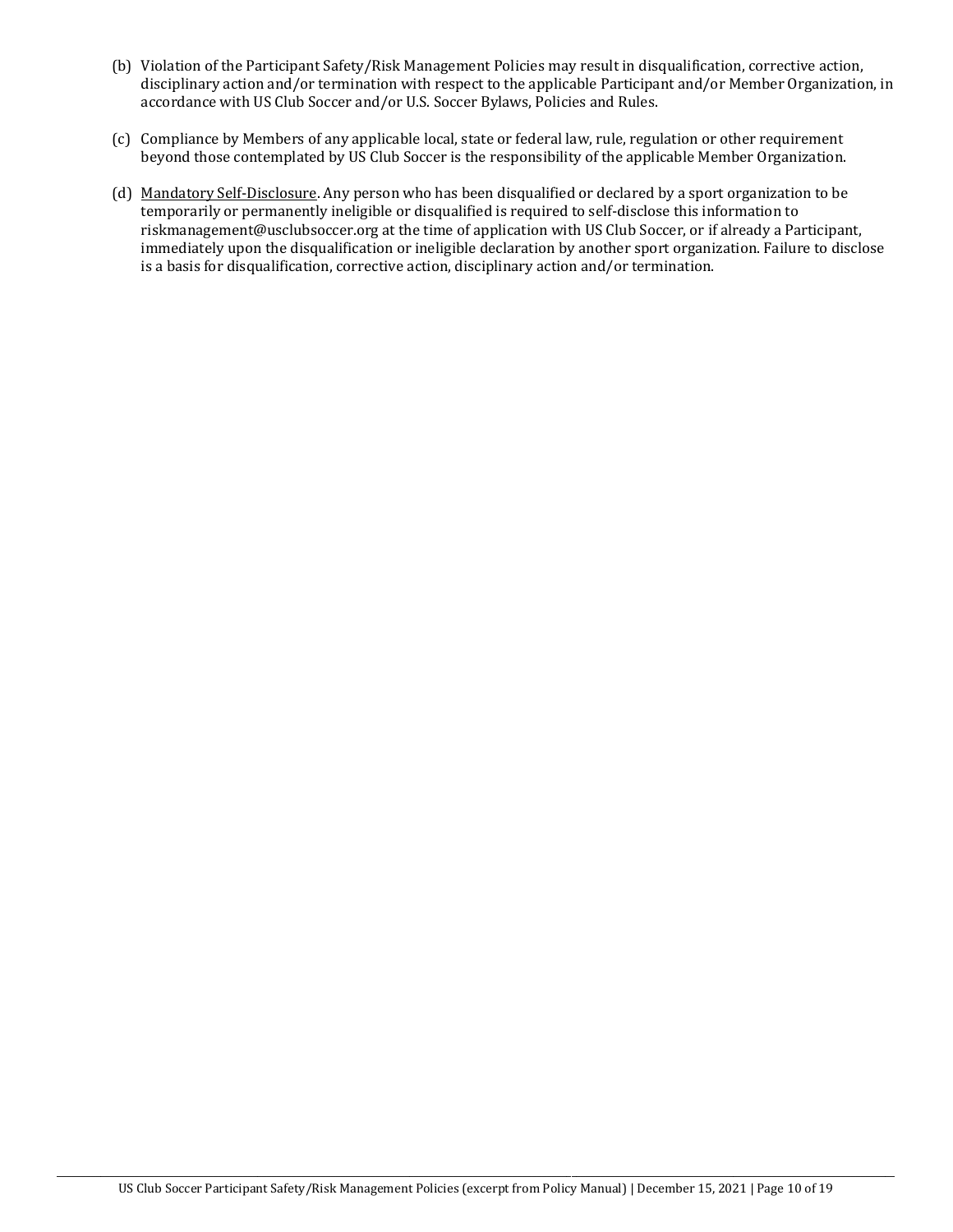### **APPENDIX A: US Club Soccer Prohibited Conduct Policy**

This policy set forth in this Appendix A ("Policy") applies to all Participants (as that term is defined in Policy 13.01) as well as conduct by any subcontractor, supplier, customer or third party and their employees in their dealings with US Club Soccer and personnel of Member Organizations. This Policy has been adopted from and is consistent with U.S. Soccer's Prohibited Conduct Policy and the U.S. Center for SafeSport Code.

US Club Soccer is committed to maintaining a work environment that is free from all forms of discrimination, including harassment, on the basis of any legally protected status. Accordingly, US Club Soccer does not permit any form of unlawful harassment, discrimination or intimidation against its employees by anyone, including managers, supervisors, coworkers, executives, directors, officers, other employees, vendors, clients, customers or third parties. Protected status includes race, color, age, religion, marital status, sex, ancestry, national origin, citizenship, veteran's status, pregnancy, disability, sexual orientation, protected activity, or any other characteristic protected by federal, state or local law. The policy also prohibits harassment on the basis of the protected status of an individual's relatives, friends or associates.

US Club Soccer is also committed to maintaining a work environment that is free from all forms of sexual abuse, sexual misconduct, emotional misconduct, physical misconduct, bullying and hazing.

Any violation of this Policy by a Participant may subject the Participant to disciplinary action. Appropriate action also will be taken against any subcontractor, supplier, or customer found in violation of this Policy.

This Policy is in addition to all other provisions of the US Club Soccer Bylaws, Policies and Rules as well as all applicable federal, state and local laws, rules and regulations. It is the obligation of all Participants to know and comply with all applicable federal, state and local laws, rules and regulations.

#### **HARASSMENT:**

Harassment consists of unwelcome conduct, whether verbal, physical or visual, that is based upon a person's protected status. US Club Soccer will not tolerate harassing conduct that affects tangible job benefits, that unreasonably interferes with an individual's work performance, or safety, or that creates an intimidating, hostile, or offensive working environment.

Among the types of conduct prohibited by this Policy are epithets, slurs, negative stereotyping or intimidating acts based on an individual's protected status and the circulation or posting of written or graphic materials that show hostility toward an individual because of his or her protected status.

Prohibited conduct can also include jokes, kidding, or teasing about another person's protected status. While harassing conduct is unlawful only if it affects tangible job benefits and/or interferes unreasonably with work performance and creates an abusive or hostile work environment, this Policy forbids harassing conduct even when it does not rise to the level of a violation of law.

#### **SEXUAL HARASSMENT:**

Sexual harassment deserves special mention. Unwelcome sexual advances, requests for sexual favors, and other verbal, written, or physical conduct of a sexual nature constitute sexual harassment when:

- submission to such conduct is made either explicitly or implicitly a term or condition of the individual's employment;
- submission to or rejection of such conduct by an individual is used as the basis for an employment decision affecting that individual; or
- such conduct has the purpose or effect of unreasonably interfering with an individual's work performance and creating an intimidating, hostile, or offensive working environment.

Sexual harassment may involve individuals of the same or different gender. It may also occur between individuals of any employment status.

Examples of conduct which may constitute sexual harassment and are prohibited by this Policy include, but are not limited to: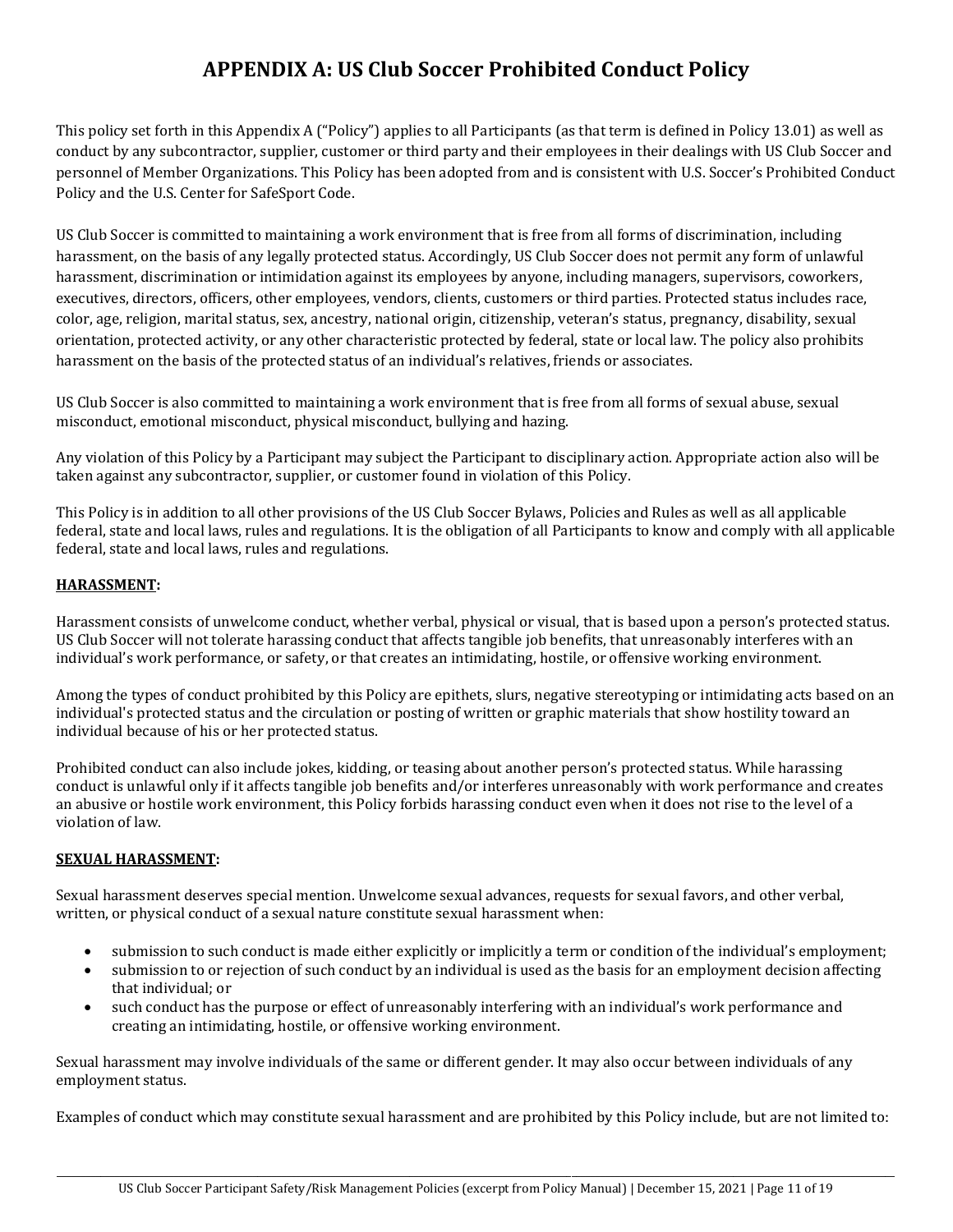- unnecessary touching, patting, hugging, pinching, or brushing against a person's body;
- staring, ogling, leering, or whistling at a person;
- continued or repeated verbal abuse of a sexual nature;
- sexually explicit statements, sexual flirtations, advances, propositions, subtle pressure for sexual activity, comments, questions, jokes, or anecdotes;
- graphic or degrading comments about a person's clothing, body or sexual activity;
- sexually suggestive objects, cartoons, posters, calendars, or pictures in the workplace;
- suggestive or obscene letters, notes or invitations;
- harassing use of electronic mail, electronic or instant messaging, or telephone communication systems; or
- other physical or verbal conduct of a sexual nature.

US Club Soccer prohibits managers and supervisors from threatening or insinuating, either explicitly or implicitly, that an employee's submission to or rejection of sexual advances will in any way influence any personnel decision regarding that employee's wages, assigned duties, advancement, evaluation, shifts, career development, or any other condition of employment.

#### **RACIAL, RELIGIOUS, OR NATIONAL ORIGIN HARASSMENT:**

Racial, religious, or national origin harassment deserves special mention as well, and is expressly prohibited by US Club Soccer. Racial, religious, or national origin harassment includes any verbal, written, or physical act in which race, religion, or national origin is used or implied in a manner which would make a reasonable person uncomfortable in the work environment or which would interfere with the person's ability to perform the job. Examples of race, religious or national origin harassment may include, but are not limited to:

- jokes, which include reference to race, religion, or national origin;
- the display or use of objects or pictures which adversely reflect on a person's race, religion, or national origin; or
- use of pejorative or demeaning language regarding a person's race, religion, or national origin.

#### **CHILD SEXUAL ABUSE:**

Any sexual activity with a child is prohibited. This includes sexual contact with a child that is accomplished by deception, manipulation, force or threat of force, regardless of the age of the participants, and all sexual interactions between an adult and a child, regardless of whether there is deception, or the child understands the sexual nature of the activity.

#### **SEXUAL MISCONDUCT:**

Any sexual interaction between an athlete and an individual with evaluative, direct or indirect authority is prohibited. Such relationships involve an imbalance of power and are likely to impair judgment or be exploitative. This section does not apply to a pre-existing relationship between two spouses or life partners.

#### **EMOTIONAL MISCONDUCT:**

Emotional misconduct in all forms is prohibited. Emotional misconduct is a pattern of deliberate, non-contact behavior that has the potential to cause emotional or psychological harm to another person. Non-contact behaviors include verbal acts, physical acts, or acts that deny attention or support; or any act or conduct described as emotional abuse or misconduct under federal or state law (e.g., child abuse, child neglect). Emotional misconduct does not include professionally accepted coaching methods of skill enhancement, physical conditioning, team building, appropriate discipline or improving athletic performance.

#### **PHYSICAL MISCONDUCT:**

Physical misconduct in all forms is prohibited. Physical misconduct is defined as contact or non-contact conduct that results in, or reasonably threatens to, cause physical harm to another person; or any act or conduct described as physical abuse or misconduct under federal or state law (e.g., child abuse, child neglect, assault). Physical misconduct does not include professionally accepted coaching methods of skill enhancement, physical conditioning, team building, appropriate discipline or improving athletic performance. For example, hitting and punching are well-regulated forms of contact in combat sports, but have no place in soccer.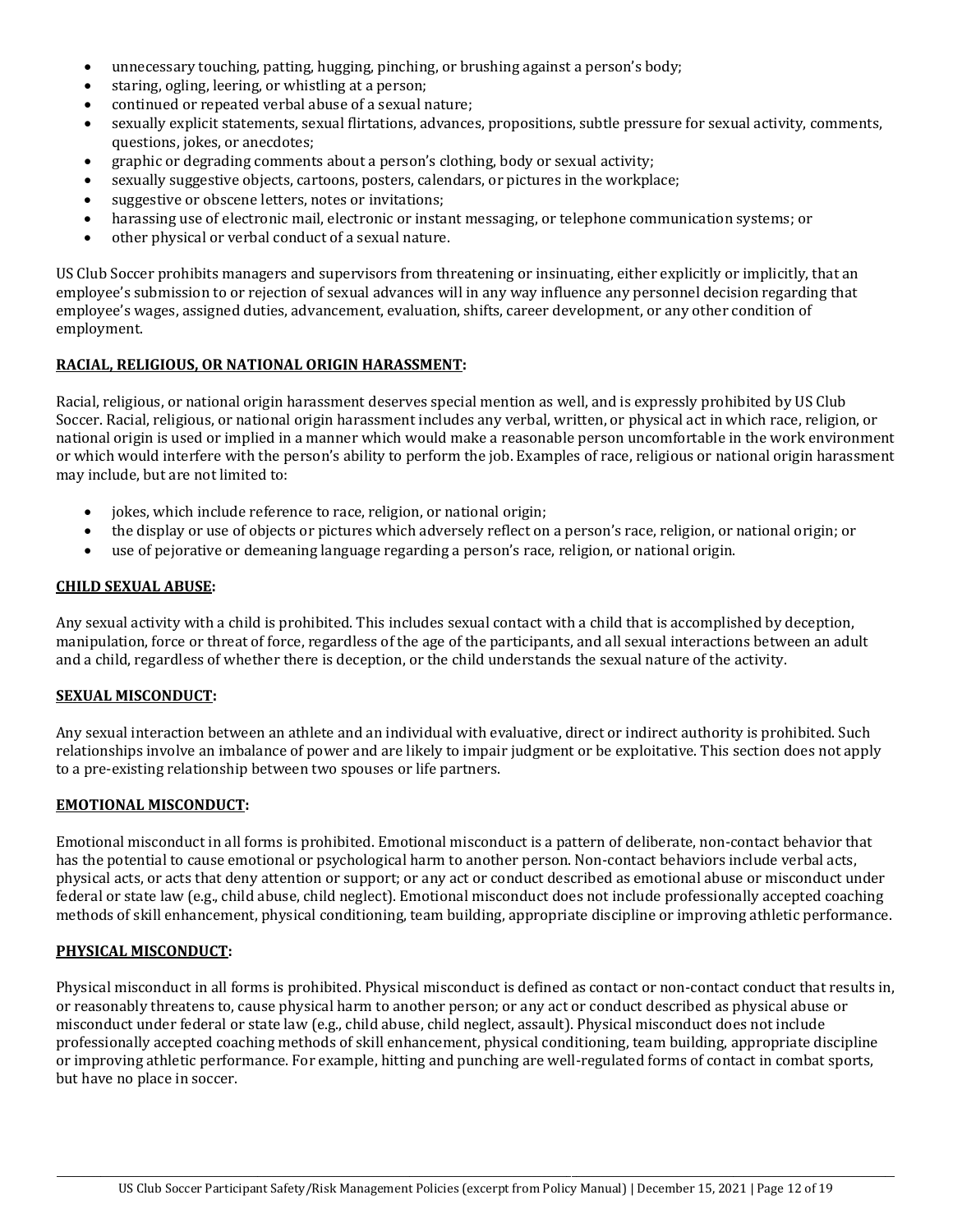#### **BULLYING:**

Intentional, persistent and repeated pattern of committing or willfully tolerating physical and non-physical behaviors that are intended, or have the reasonable potential, to cause fear, humiliation or physical harm in an attempt to socially exclude, diminish or isolate the targeted athlete(s), as a condition of membership are prohibited. Bullying does not include group or team behaviors that (a) are meant to establish normative team behaviors, or (b) promote team cohesion.

#### **HAZING:**

Coercing, requiring, forcing or willfully tolerating any humiliating, unwelcome or dangerous activity that serves as a condition for (a) joining a group or (b) being socially accepted by a group's members are prohibited. Hazing does not include group or team activities that (a) are meant to establish normative team behaviors or (b) promote team cohesion.

#### **PROCEDURES FOR COMPLAINTS, INVESTIGATIONS AND CORRECTIVE ACTION:**

All Participants are responsible to help ensure that we avoid misconduct. US Club Soccer cannot act to eliminate misconduct unless it has notice of the conduct. Participants are thus charged with reporting any concerns regarding compliance with its Participant Safety/Risk Management Policies. For the avoidance of doubt, in some instances, Participants will be required to report to law enforcement and/or the U.S. Center for SafeSport.

Furthermore, US Club Soccer employees are responsible to help assure that the work environment, on or off-premises, is free from harassment. Additionally, US Club Soccer expects all Member Organizations to have similar policies for their respective employees. All employees have an obligation to promptly report any allegedly harassing conduct they are the subject of, that they learn of, or that they witness. US Club Soccer's policy provides for immediate notice of problems to the persons designated in this Policy so that we may address and resolve any problems as quickly as possible.

An employee must report the harassing conduct to either:

- The person to whom you report (supervisor or manager);
- Department Head;
- The Human Resources Department;
- The Legal Department;
- The Chief Executive Officer; or
- US Club Soccer's Participant Safety/Risk Management Reporting Form, accessible via usclubsoccer.org

If the employee feels uncomfortable going to his or her supervisor with the complaint, he/she must report the matter to any other member of management as designated above.

This Policy does not require reporting the misconduct to any individual who is creating the harassment or discrimination.

All Participants have an obligation to cooperate in any investigation of a complaint of misconduct, including providing any information concerning the complaint. Failure to do so may be a violation of this Policy.

US Club Soccer's Prohibited Conduct Policy offers its employees greater protection from harassment than does the law. Consequently, Participants who are found to have violated US Club Soccer's Prohibited Conduct Policy shall be subject to corrective action, discipline or termination, even in cases where applicable laws may not have been violated and without regard to whether the conduct constitutes a violation of the law.

An employee wishing to file a complaint outside US Club Soccer may also contact either the Equal Employment Opportunity Commission or the fair employment agency in his or her state.

#### **TRAINING AND EDUCATION:**

See Section 13.09 of the US Club Soccer Policy Manual.

###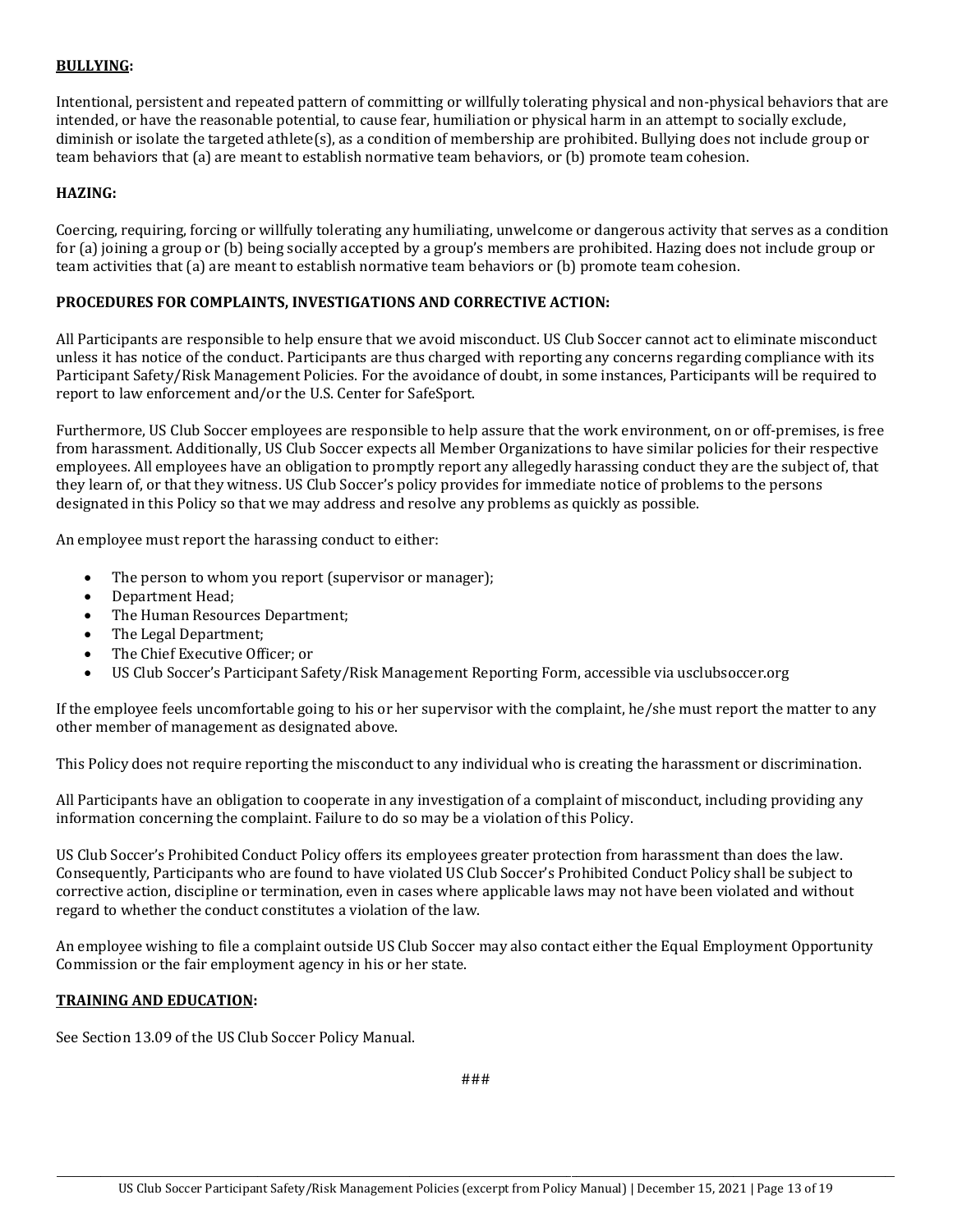### **APPENDIX B: US Club Soccer Prevention Policies Limiting One-on-One Interactions Between Adults and Minors**

Soccer is a team sport. Although appropriate physical contact and one-on-one interaction between Minor Athletes and Adult Participants may be conducive to improving physical skills, US Club Soccer believes prudent limitations on one-on-one interactions can reduce the potential for abuse and misconduct without negatively impacting player development or unnecessarily limiting one-on-one time with trusted adults that is healthy and valuable for a child.

These policies set forth in this Appendix B ("Prevention Policies") apply to all Participants (as that term is defined in Policy 13.01). This Policy has been adopted from and is consistent with U.S. Soccer policies and the SafeSport MAAPP.

### **A. ONE-ON-ONE INTERACTIONS/MEETINGS:**

The majority of child sexual abuse is perpetrated in isolated, one-on-one situations. By reducing such interactions between children and adults, the risk of child sexual abuse is reduced. However, one-on-one time with trusted adults is also healthy and valuable for a child. Policies concerning one-on-one interactions protect children while allowing for these beneficial relationships.

#### 1. Observable and interruptible.

- (a) One-on-one In-Program Contact between an Adult Participant and a Minor Athlete must be observable and interruptible.
- (b) Isolated, one-on-one interactions between Minor Athletes and Adult Participants are prohibited, except under emergency circumstances, unless:
	- A Dual Relationship Exists; or
	- The Close-in-Age Exception applies; or
	- A Minor Athlete needs an Adult Participant Personal Care Assistant ("PCA"), and:
		- The Minor Athlete's parent/guardian has provided written consent to the applicable Member Organization (or to US Club Soccer, for activities directly operated by US Club Soccer) for the Adult Participant PCA to work with the Minor Athlete; and
		- o The Adult Participant PCA has complied with US Club Soccer's SafeSport education and training policy; and
		- o The Adult Participant PCA has complied with US Club Soccer's background screening policy.
- 2. Meetings and Training Sessions. Adult Participants must follow the one-on-one interaction policy in all meetings and training sessions where Minor Athletes are present.
- 3. Meetings with mental health care professionals. If a mental health care professional meets with a Minor Athlete at a sanctioned event or facility which is partially or fully under the jurisdiction of US Club Soccer, the meeting must be observable and interruptible except if: (1) the door remains unlocked; (2) another adult is present at the facility; (3) the other adult is advised that a closed-door meeting is occurring, although the minor's identity need not be disclosed; (4) the organization is notified that the provider will be meeting with a Minor Athlete; and (5) written legal guardian consent consistent with applicable laws and ethical standards is obtained by the mental health care professional, with a copy provided to the applicable Member Organization directly operating the activity, or US Club Soccer if US Club Soccer is directly operating the activity.
- 4. Individual training sessions. One-on-one, In-Program, individual training sessions must be observable and interruptible except if:
	- A Dual Relationship Exists; or
	- The Close-in-Age Exception applies; or
	- A Minor Athlete needs an Adult Participant Personal Care Assistant ("PCA"), and: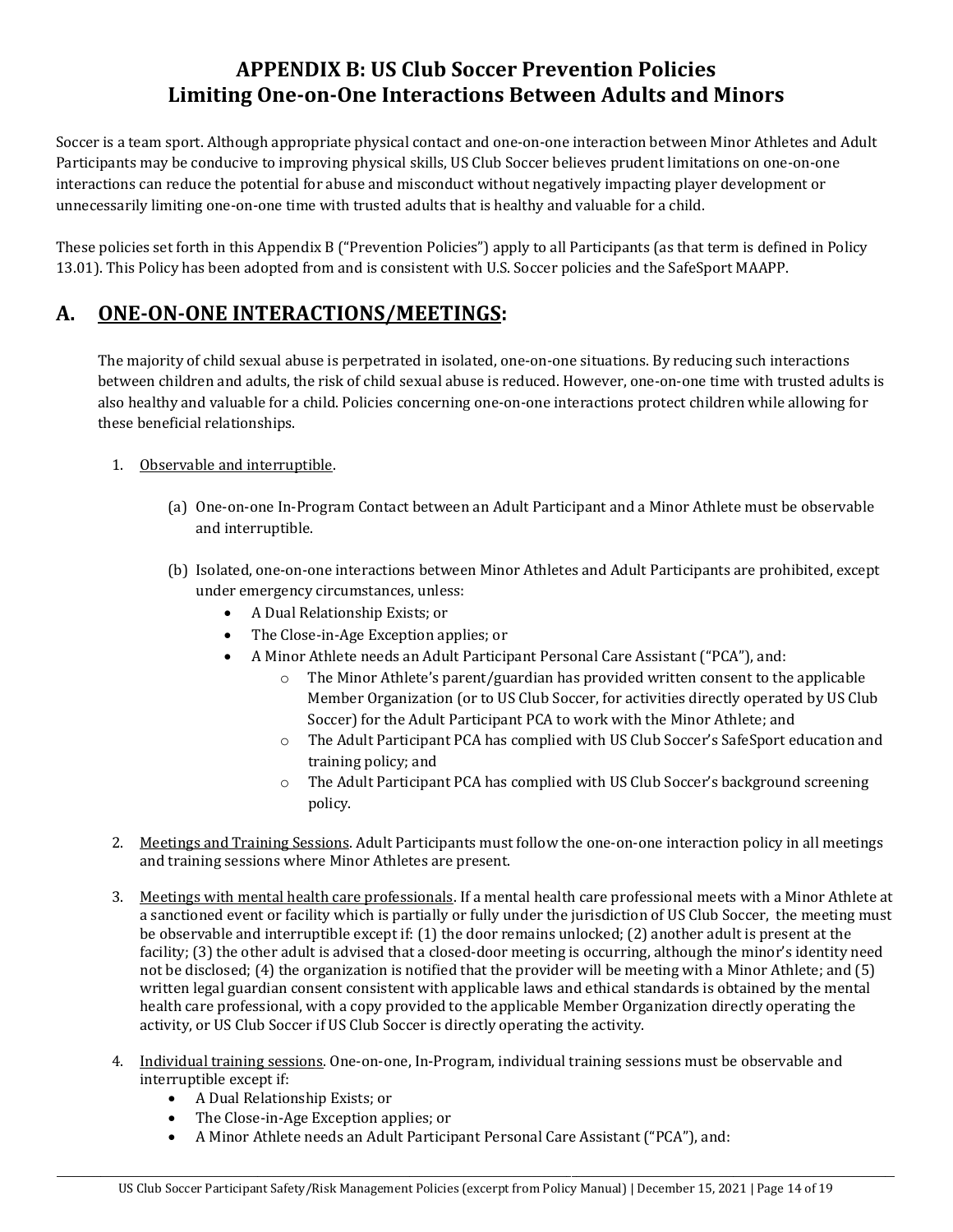- $\circ$  The Minor Athlete's parent/guardian has provided written consent to the applicable Member Organization (or to US Club Soccer, for activities directly operated by US Club Soccer) for the Adult Participant PCA to work with the Minor Athlete; and
- o The Adult Participant PCA has complied with US Club Soccer's SafeSport education and training policy; and
- o The Adult Participant PCA has complied with US Club Soccer's background screening policy.

The Adult Participant providing the individual training must obtain the written permission of the minor's legal guardian at least annually, which may be withdrawn at any time. Parents, guardians, and other caretakers must be allowed to observe the training session.

- 5. Recommendations.
	- (a) Monitoring. When one-on-one interactions between Adult Participants and Minor Athletes occur at a facility partially or fully under the jurisdiction of US Club Soccer, another Adult Participant should monitor each meeting or training session. Monitoring includes reviewing the parent/guardian consent form, knowing that the meeting or training session is occurring, knowing the approximate planned duration of the interaction, and dropping in on the meeting or training session.
	- (b) Parent Training. Parents/guardians receive the U.S. Center for SafeSport's education and training on child abuse prevention before providing consent for their Minor Athletes to have a meeting or training session with an Adult Participant subject to these policies.

### **B. ATHLETIC TRAINING MODALITIES, MASSAGES AND RUBDOWNS:**

- 1. Licensed, certified professional.
	- (a) Any athletic training modality, massage or rubdown performed by an Adult on a Minor Athlete at a facility under the jurisdiction of US Club Soccer or a training or competition venue is prohibited unless such adult is a licensed massage therapist.
	- (b) Any athletic training modality, massage or rubdown performed at a facility under the jurisdiction of US Club Soccer or a training or competition venue by a licensed professional must be observable and interruptible. Any massage of a Minor Athlete must be done with at least one other adult present and must never be done with only the Minor Athlete and licensed massage therapist in the room.
	- (c) Even if a coach is a licensed massage therapist, the coach shall not perform a rubdown or massage of an athlete under any circumstances.
- 2. Written consent. Written consent by a legal guardian be obtained at least annually before providing any athletic training modality, massage or rubdown on a Minor Athlete. Parents must be permitted to be in the room as an observer.
- 3. Recommendations.
	- (a) Parent training. Parents/guardians should receive the U.S. Center for SafeSport education and training on child abuse prevention before providing consent for their Minor Athlete to receive an athletic training modality, massage or rubdown.
	- (b) The provider should narrate the steps in the athletic training modality, massage or rubdown before taking them, seeking assent of the Minor Athlete throughout the process.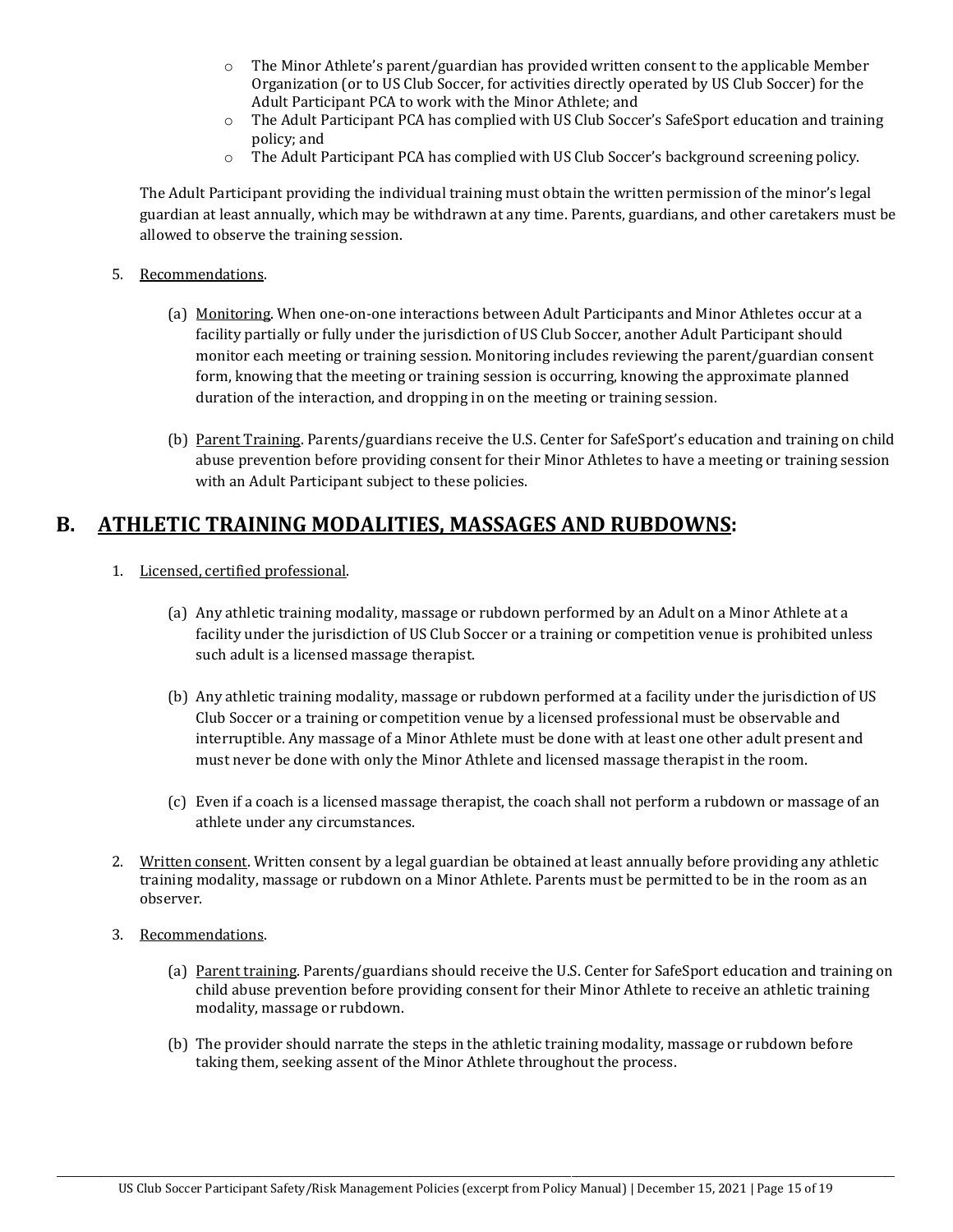### **C. LOCKER ROOMS AND CHANGING AREAS:**

1. Use of recording devices. Use of any device's (including a cell phone's) recording capabilities, including voice recording, still cameras, and video cameras in locker rooms, rest rooms, changing areas, or similar spaces at a facility under the jurisdiction of US Club Soccer is prohibited. Exceptions may be made for media and championship celebrations, provided that: parent/legal guardian consent has been obtained; such exceptions are approved by the applicable Member Organization or US Club Soccer; everyone is fully clothed; and two or more Adult Participants are present.

#### 2. Isolated one-on-one interactions.

- (a) All one-on-one, In-Program Contact between an Adult Participant and a Minor Athlete in a locker room, rest room, or changing area must be observable and interruptible, except if:
	- A Dual Relationship Exists; or
	- The Close-in-Age Exception applies; or
	- A Minor Athlete needs an Adult Participant Personal Care Assistant ("PCA"), and:
		- The Minor Athlete's parent/guardian has provided written consent to the applicable Member Organization (or to US Club Soccer, for activities directly operated by US Club Soccer) for the Adult Participant PCA to work with the Minor Athlete; and
		- o The Adult Participant PCA has complied with US Club Soccer's SafeSport education and training policy; and
		- o The Adult Participant PCA has complied with US Club Soccer's background screening policy.
- (b) If US Club Soccer or a Member Organization is using a facility that has access to a single set of such facilities, times for use by Adult Participants, if any, shall be designated.
- 3. Undress. Under no circumstances shall an Adult Participant shower with Minor Athletes or otherwise be undressed (disrobed or partially of fully unclothes where private body parts are exposed) in front of Minor Athletes unless: a Dual Relationship Exists; the Close-in-Age Exception Applies; or a Minor Athlete requires a PCA and the PCA requirements set forth in this Section C have been fulfilled.
- 4. Monitoring. The use of locker rooms, rest rooms, and changing areas at facilities under the jurisdiction of US Club Soccer shall be regularly and randomly monitored by the applicable Member Organization (or by US Club Soccer if US Club Soccer is directly operating the activity) to ensure compliance with these policies. The applicable Member Organization shall provide a semi-private place for Minor Athletes to change clothes or undress at sanctioned events that include locker rooms and/or changing areas for athlete use.
- 5. Non-exclusive facility. If US Club Soccer or its members use a facility not under its jurisdiction (for, e.g., training or competition or similar events) and the facility is used by multiple constituents, Adult Participants are nonetheless required to adhere to the rules set forth here.
- 6. Recommendations.
	- (a) Adults make every effort to recognize when an athlete goes to the locker room or changing area during practice and competition and, if they do not return in a timely fashion, check on the athlete's whereabouts.
	- (b) Parents are discouraged from entering locker rooms and changing areas unless it is truly necessary. In those instances, it should only be a same-sex parent. If this is necessary, parents should let a coach or administrator know about this in advance.

### **D. ELECTRONIC COMMUNICATIONS:**

1. Content. All electronic communication originating from Adult Participants to Minor Athletes must be open and transparent, and professional in nature.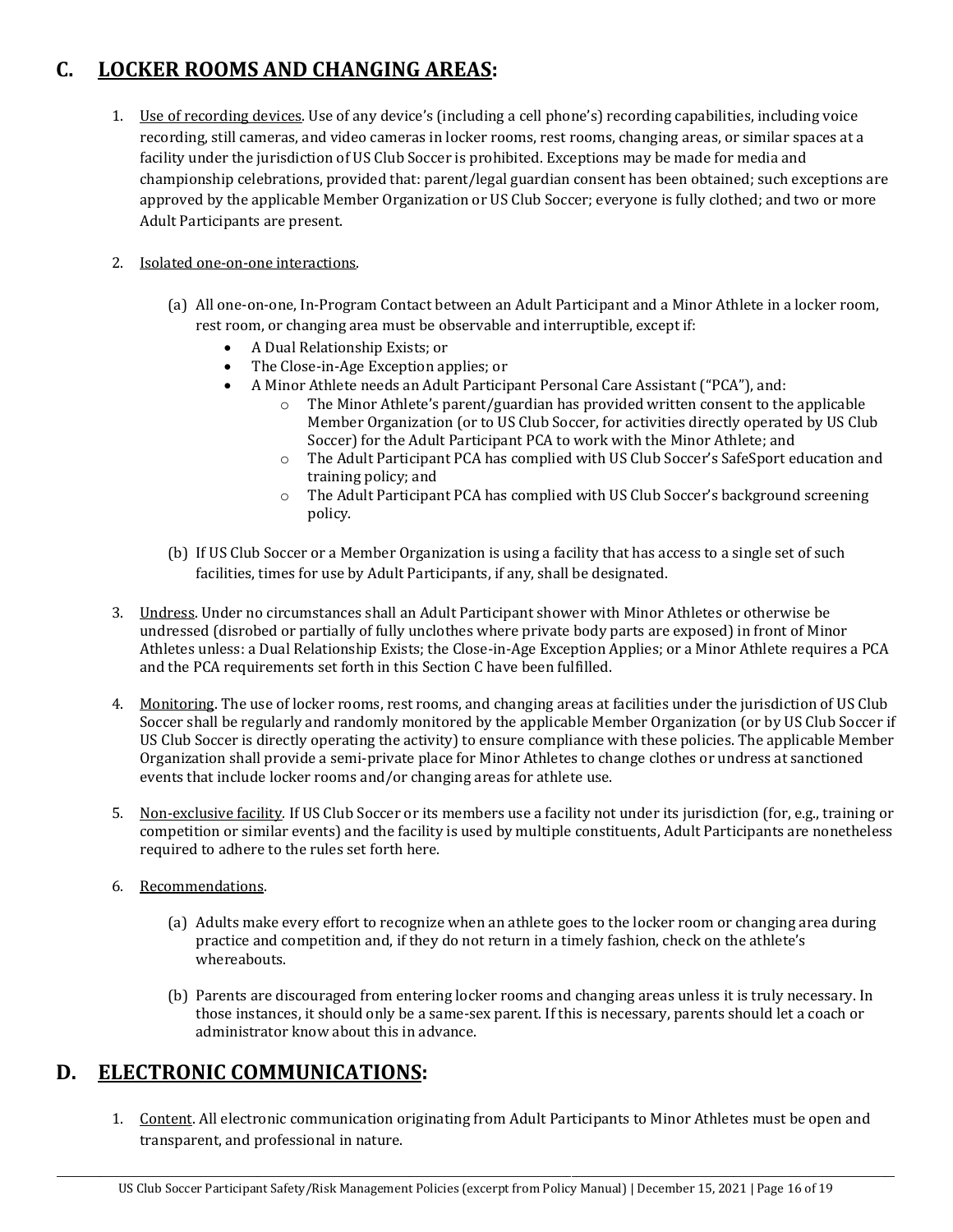#### 2. Open and transparent.

- (a) All electronic communications between an Adult Participant and a Minor Athlete must be open and transparent except if:<br>A Dual Relation
	- A Dual Relationship Exists; or
	- The Close-in-Age Exception applies; or
		- A Minor Athlete needs an Adult Participant Personal Care Assistant ("PCA"), and:<br>  $\circ$  The Minor Athlete's parent/guardian has provided written consent to the
			- The Minor Athlete's parent/guardian has provided written consent to the applicable Member Organization (or to US Club Soccer, for activities directly operated by US Club Soccer) for the Adult Participant PCA to work with the Minor Athlete; and
			- o The Adult Participant PCA has complied with US Club Soccer's SafeSport education and training policy; and
			- o The Adult Participant PCA has complied with US Club Soccer's background screening policy.

#### 3. One and transparent means:

- (a) If an Adult Participant needs to communicate directly with a Minor Athlete via electronic communications, another Adult Participant or the minor's legal guardian shall be copied.
- (b) If a Minor Athlete communicates to the Adult Participant privately first, the Adult Participant should respond to the Minor Athlete with a copy to another Adult Participant or the minor's legal guardian.
- (c) An Adult Participant communicating electronically to the entire team shall copy another Adult Participant.
- (d) Minor Athletes may "friend" the applicable organization's official page.
- (e) Only platforms that allow for open and transparent communication may be used to communicate with Minor Athletes.
- 4. Prohibited electronic communications.
	- (a) Adult Participants are not permitted to communicate privately via electronic communications withMinor Athletes, except under the exceptions contained in Section D(2)(a).
	- (b) Adult Participants are not permitted to "private message," "instant message," "direct message", or send photos via Snapchat or Instagram to a Minor Athlete privately, except under the exceptions contained in Section D(2)(a).
- 5. Requests to discontinue. Legal guardians may request in writing that their child not be contacted through any form of electronic communication by US Club Soccer, a Member Organization, or Adult Participants. US Club Soccer and/or the applicable Member Organization shall abide by any such request that their child not be contacted via electronic communication, absent emergency circumstances.
- 6. Recommendations.
	- (a) Hours. It is recommended that real-time electronic communications only be sent between the hours of 8 a.m. and 8 p.m., unless there is a specific safety- or soccer-related need to communicate.
	- (b) Monitoring.
		- It is recommended that social media pages shall be monitored by two or more Direct Adult Participants associated with the applicable Member Organization, and posts that violate US Club Soccer's policies and practices for appropriate behavior are removed.
		- The legal guardian or a minor athlete and the applicable organization's administrator shall be informed of any prohibited posts.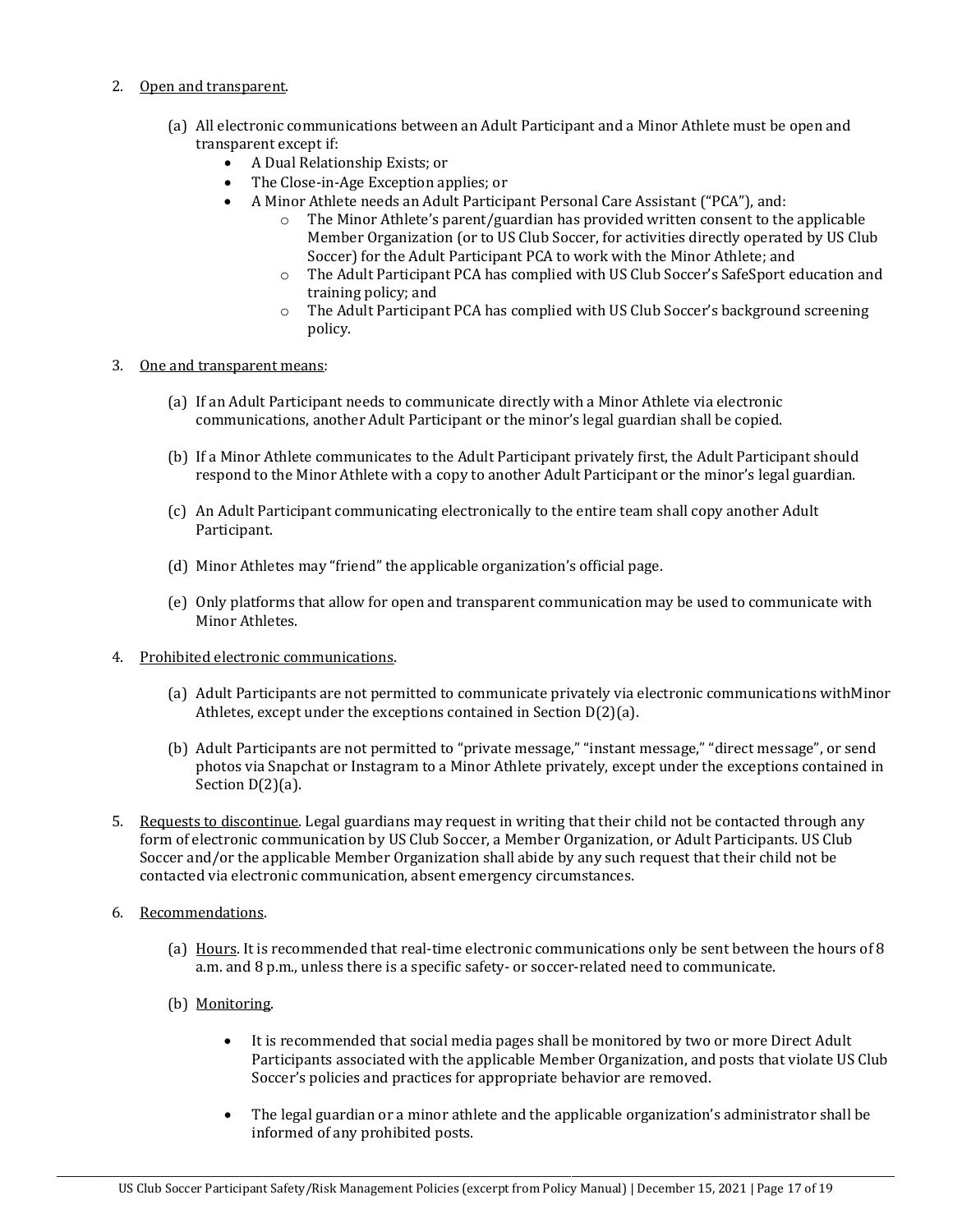(c) Social media connections. Adult Participants should not maintain private social media connections with Minor Athletes, and Adult Participants should discontinue existing social media connections with Minor Athletes, except under the exceptions outlined in Section D(2)(a). It is anticipated that this recommendation will become a requirement in the near future.

### **E. TRANSPORTATION:**

"Transportation" consists of travel to training, practice and competition that occurs locally and does not include coordinated overnight stay(s).

- 1. Transportation.
	- (a) US Club Soccer generally does not arrange for transportation for its Members.
	- (b) An Adult Participant cannot transport a Minor Athlete one-on-one during In-Program travel, except if:
		- A Dual Relationship Exists; or
		- The Close-in-Age Exception applies; or
		- The Adult Participant has advance, written consent to transport the Minor Athlete one-on-one obtained at least annually from the Minor Athlete's parent/guardian; or
		- A Minor Athlete needs an Adult Participant Personal Care Assistant ("PCA"), and:<br>  $\circ$  The Minor Athlete's parent/guardian has provided written consent to the
			- The Minor Athlete's parent/guardian has provided written consent to the applicable Member Organization (or to US Club Soccer, for activities directly operated by US Club Soccer) for the Adult Participant PCA to work with the Minor Athlete; and
			- o The Adult Participant PCA has complied with US Club Soccer's SafeSport education and training policy; and
			- o The Adult Participant PCA has complied with US Club Soccer's background screening policy.
	- (c) Minor Athlete(s) or their parent/guardian can withdraw consent at any time.
	- (d) Adult Participants may transport Minor Athletes if accompanied by at least one other Adult Participant or at least two minors.
	- (e) Written consent from a Minor Athlete's parent/guardian is required for all transportation arranged by a Member Organization (or by US Club Soccer if US Club Soccer is directly operating the activity).
- 2. Recommendations.
	- (a) Shared or Carpool Travel Arrangement. US Club Soccer encourages parents/legal guardians to pick up their Minor Athlete first and drop off their Minor Athlete last in any shared or carpool travel arrangement.
	- (b) Parent training. It is recommended that parents/legal guardians receive education concerning child abuse prevention before providing consent for their Minor Athlete to travel alone with an Adult Participant.

### **F. LODGING:**

"Lodging" is team travel to a competition or other team activity that US Club Soccer or a Member Organization plans and supervises, and that requires an overnight stay or use of a hotel.

- 1. Hotel Rooms and Other Sleeping Arrangements. All In-Program Contact at a hotel or lodging site between an Adult Participant and a Minor Athlete must be observable and interruptible, and an Adult Participant cannot share a hotel room or otherwise sleep in the same room with a Minor Athlete(s), except if:
	- A Dual Relationship Exists; or
	- The Close-in-Age Exception applies; or